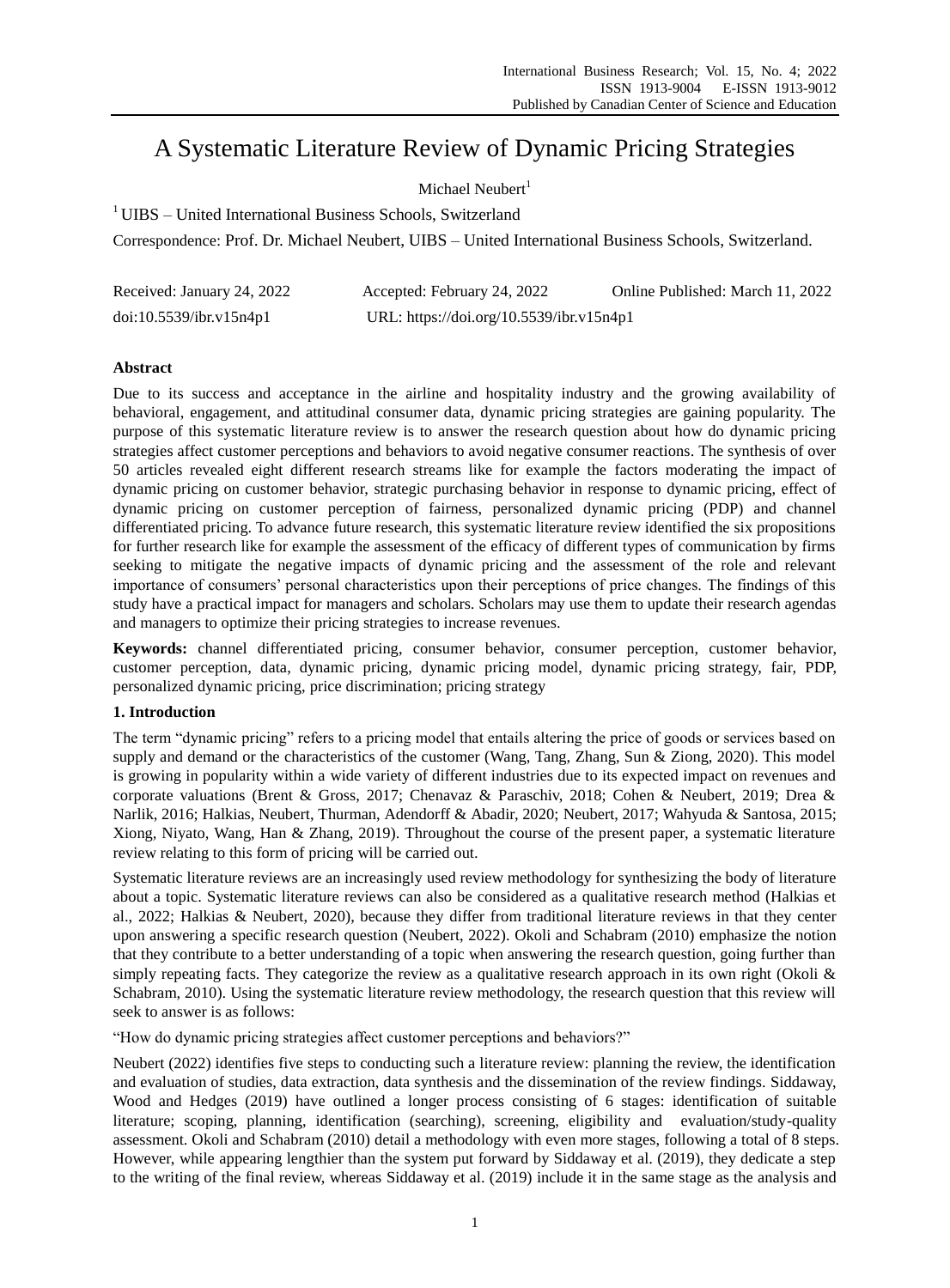synthesis (Okoli & Schabram, 2010). Petticrew and Roberts (2006) also provide details and the contents of a method for carrying out a systematic literature review that is broadly similar to that of Okoli and Schabram (2010).

Fink (2005) divides the process into a more stages, with seven steps advocated, noting that the exact methodology can vary depending on the topic and type of data that is needed to answer the research question. His methodology includes the different phases seen in Okoli and Schabram (2010), Siddaway et al. (2019), and Neubert (2022) systems. Although there is clearly no universally agreed upon model for the stages that are involved in a systematic literature review, but there is a general consensus on what should be incorporated into them.

There appear to be differing approaches, but an examination of the underlying procedures advocated indicates a high level of alignment, with some models merely dividing the actions up into a larger number of steps. For the purpose of the current paper, the methodology proposed by Neubert (2022) will be used, as it condenses the required activities into a small number of steps without losing any of the necessary detail, making it comprehensive yet relatively simple to implement (see table 1). However some elements from the other frameworks and the PRISMA 2020 model for new systematic reviews will be used in order to provide additional guidance where necessary. The review will commence with the planning of the review stage within the subsequent chapter.

|  | Table 1. Systematic literature review process |  |  |
|--|-----------------------------------------------|--|--|
|  |                                               |  |  |
|  |                                               |  |  |

| Step | Activity                                 |
|------|------------------------------------------|
|      | Planning the review                      |
|      | Identification and evaluation of studies |
|      | Data extraction                          |
|      | Synthesis                                |
|      | $\gamma_{\text{out}}$ Noubort (2022)     |

Source: Neubert (2022)

# **2. Planning the Review**

The first stage of planning the review is to conduct a literature search to establish whether a systematic literature review of the chosen subject has already been conducted. This helps to ascertain whether a need actually exists for a systematic literature review about it (Neubert, 2022). An extensive review of empirical evidence revealed that no systematic literature review appears to have been carried out to date that examines the impact of dynamic pricing strategies upon customer perceptions and behaviors. There is therefore a clear need for the proposed research question to be addressed via this type of review.

Next it is necessary to create a review protocol. This defines the parameters of the data search. The protocol first defines how the research articles that are to be used in the study will be identified and assessed. It starts with the search method and then the determination of quality criteria for articles that are included in the review.

The search method begins with the determination of the search strategy. This includes consideration of the sources to be searched and the keywords that will be used. The search will focus on academic databases such as Web of Science, SpringerLink, Scopus, ScienceDirect, Mendeley, JSTOR, EBSCO and ProQuest databases will be used in the review, as Neubert (2022) states that they are widely used in such reviews. Therefore, this approach is adopted for the present review. Neubert (2022) advises that peer-reviewed journals are more rigorously checked, which means that peer review is often used as an inclusion criterion. Articles from Google Scholar can be useful for discovering grey literature and full academic texts (Neubert, 2022), but they have to be reviewed prior to be used as Neubert (2022) points out that this search engine lists a large number of non-academic sources.

The search process will include the use of relevant terms, in alignment with the requirement put forward by Neubert (2022) that the search terms or phrases are outlined in the review protocol. It was decided that combinations of the following keywords will be used: "dynamic pricing", "dynamic pricing strategies", "dynamic pricing model", "dynamic pricing models", "customer", "consumer", "purchaser", "perception", "belief", "view", "behavior" and "action". Neubert (2022) advises that it is necessary to decide whether to search for these terms within the title of articles, in the title or abstract, or anywhere within the full text. In order to avoid missing out useful sources, a search will be carried out that looks for these terms anywhere within the full text. Siddaway et al. (2019) advocate for this broader approach as it facilitates the identification of more useful articles, with the later stages of review processes eliminating those that are not relevant, for example those from journals that are too off-topic for inclusion. This leads to the next state, where the suitable articles are identified and evaluated.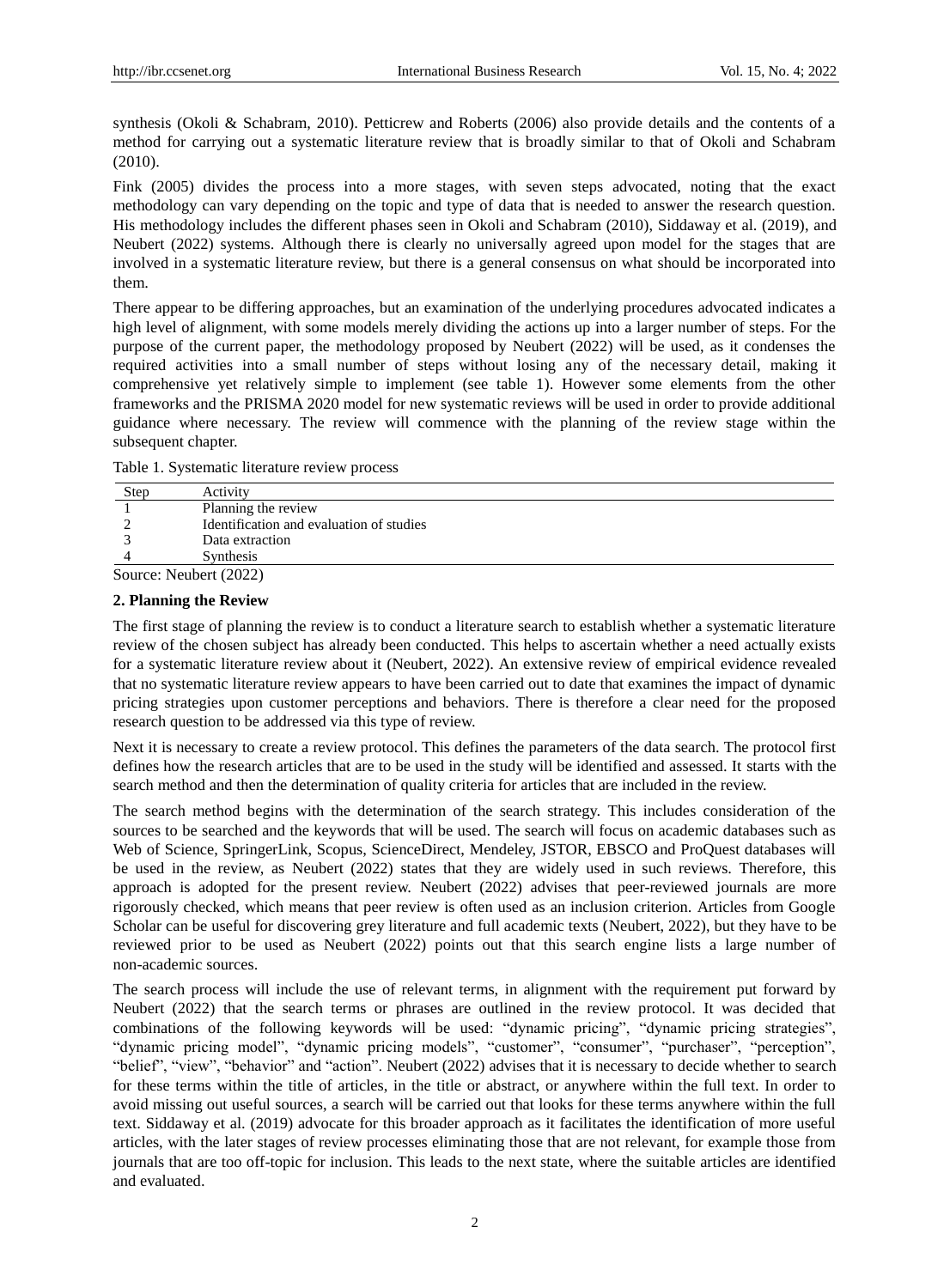#### **3. Identification and Evaluation of Studies**

The assessment requires consideration of the content and the quality of the articles. Siddaway et al. (2019) argue that the protocol should include both inclusion and exclusion criteria, with specific requirements dependent upon the topic being reviewed. They advise that articles should directly address the issues and be of a suitable quality (Siddaway et al., 2019). A common approach is to restrict the review to empirical research in peer-reviewed journals, with a review of the research processes to ensure that they are sufficiently robust to generate reliable results (Siddaway et al., 2019). According to Neubert (2022), the review protocol can be used in conjunction with the three main journal-rating systems to identify studies to include and evaluate whether or not they are suitable. These ranking systems are JCR, ABS and VHB. Based on the consideration of these theorists and taking into account the nature of the research topic, the following inclusion and exclusion criteria will be used:

#### *Inclusion Criteria*

- Articles must include original research directly related to dynamic pricing that can be applied to the research question.
- Only articles that appear in peer-reviewed journals should be considered for inclusion.
- Only articles that appear in journals that are ranked Q2 or above in the JCR system, 1 or above in the ABS system or C and above in the VHB system will be included.

#### *Exclusion Criteria*

- Articles where the authors have a potential conflict of interests.
- Opinion pieces.
- Literature reviews.
- Withdrawn or corrected articles.

The relevant data that is required in order to address the research question will then be extracted from these articles in a systematic manner. The manner in which this will be done will be detailed throughout the subsequent chapter of this paper.

#### **4. Data Extraction**

The data extraction stage entails identifying relevant findings that are appropriate to include in the current study. Neubert (2022) and Siddaway et al. (2019) both advocate for the creation of a data extraction table that outlines every paper that will be reviewed and organizes it by concept. Neubert (2022) states that it also contain all of the necessary data from each paper. The full data extraction is presented in the appendices.

#### **5. Synthesis**

The synthesis is structured based on the following eight research streams (see table 2): factors moderating the impact of dynamic pricing on customer behavior, strategic purchasing behavior in response to dynamic pricing, effect of dynamic pricing on customer perception of fairness, personalized dynamic pricing (PDP) and channel differentiated pricing, dynamic pricing and reference prices, consumers benefiting from dynamic pricing, the impact of asymmetry of information and/or power within dynamic pricing, and consumer reactions to price increases.

#### Table 2. Eight research streams

|    | Research streams                                                       |
|----|------------------------------------------------------------------------|
|    | factors moderating the impact of dynamic pricing on customer behavior, |
| 2. | strategic purchasing behavior in response to dynamic pricing,          |
| 3. | effect of dynamic pricing on customer perception of fairness,          |

- 4. personalized dynamic pricing (PDP) and channel differentiated pricing,
- 5. dynamic pricing and reference prices,
- consumers benefiting from dynamic pricing,
- 7. the impact of asymmetry of information and/or power within dynamic pricing,
- 8. consumer reactions to price increases.

### Source: author

The data extraction has indicated a high level of alignment, as of the over 50 papers, 41 explicitly noted that dynamic pricing, according to the definition of Wang et al. (2020), might have a negative impact on buyer perceptions, reduce intention to purchase and/or create impressions of unfairness, as seen with Abrate et al. (2012); van Boom, van der Rest, van den Bos and Dechesne, (2020); and Wang et al., 2016). However, the same papers almost unanimously agreed that the conditions under which the dynamic pricing occurred would have an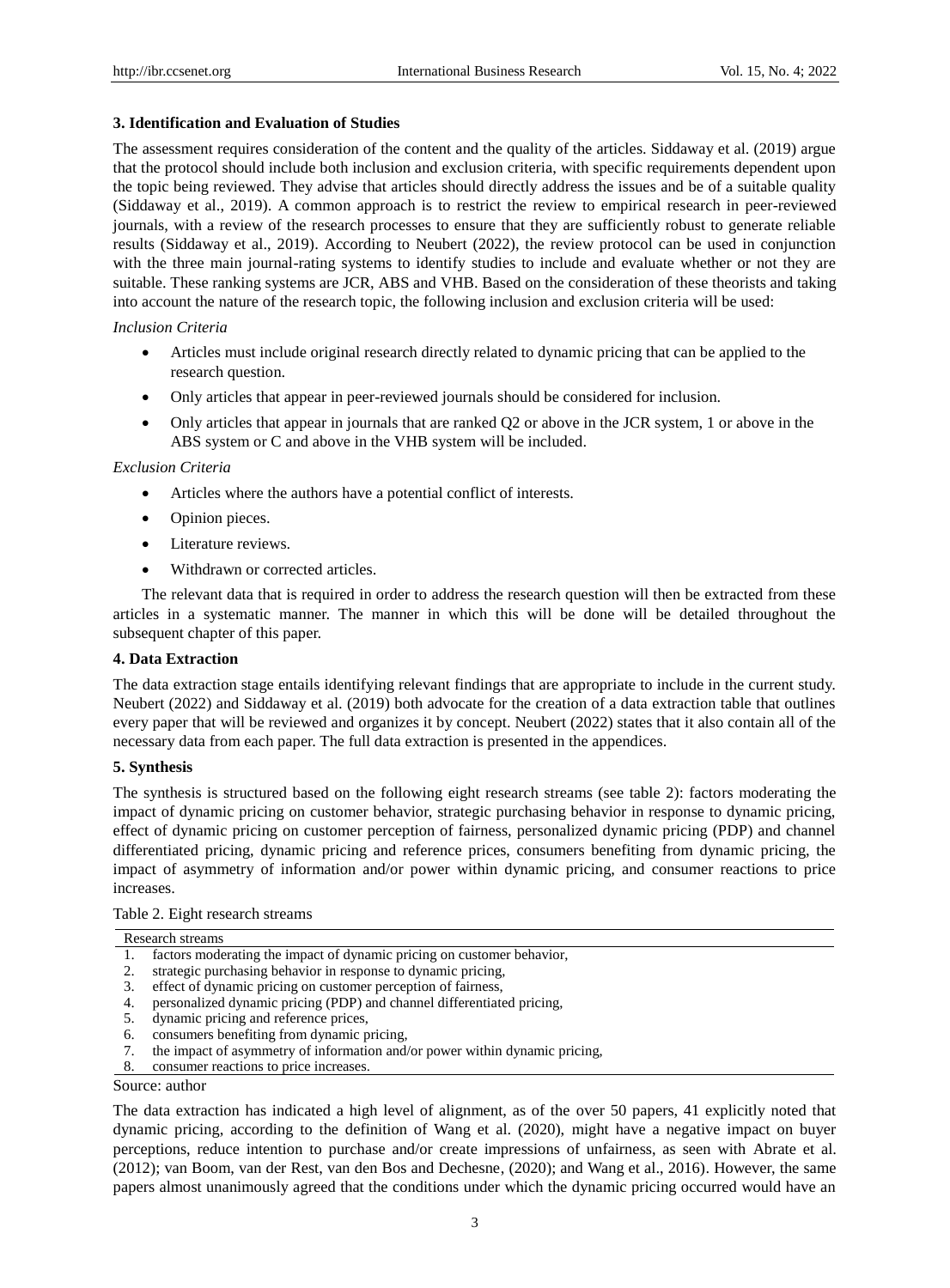impact on those perceptions, although there were different influences identified that would mitigate or eliminate potential negative consumer reactions.

Nine of the papers noted that when consumers understood why the prices were changing, particularly if they were moving upwards, they would experience fewer negative feelings towards the firm, for example Abrate et al. (2012), Dasu and Tong (2010), Wang et al. (2016), and Shapiro, Draver and Dwyer (2016). The research appears to indicate that consumer actions and reactions to dynamic pricing are either exacerbated or moderated by their perceptions of whether the change in price is fair or unfair. Riquelme, Román, Cuestas and Iacobucci (2019) note that the usual reactions of consumers are to view price changes as unfair. This is particularly true of repeat customers who view themselves as loyal (Riquelme et al., 2019).

Riquelme et al. (2019)'s findings are by no means unique, with Haws and Bearden (2006) concurring with them and also noting that price changes over a short period of time are likely to enhance the consumers' perceptions of unfairness. Other sources of unfairness were identified by Lastner et al. (2019), Krämer, Friesen and Shelton (2018), David, Bearden and Haws (2017), Ettl et al. (2019) and Lou, Hou and Lou (2020), who all found that there was consumers' perceptions of unfairness were higher if they knew that they were paying a different price to others. Lastner et al. (2019) note that this is exacerbated if the consumers personally know people who have paid a lower price.

These findings have led to the determination that the strategy known as personalized dynamic pricing (PDP) is usually deemed to be unfair and stimulate a negative response. The systematic literature review identified five different articles that dealt directly with personalized dynamic pricing, a practice where the prices are determined as a result of specific situations, circumstances or personal characteristics that are associated with individual consumers.

The development of PDP is noted as occurring due to a range of influences, including the divergent costs incurred by retailers across different distribution channels as indicated in the research of Lou, Hou and Lou (2020) and the different amounts of overhead costs based on geographical location could also result in the interim in the use of PDP (Lastner et al., 2019). The differentiating factor within PDP that provides the greatest perception of unfairness is the presence of dynamic pricing based on the estimation of the retailer regarding the willingness of the consumer to pay a specific price (Yang, Zhang, & Zhang, 2017; Krämer, Friesen, & Shelton, 2018).

Krämer et al. (2018) argue that the practice had become easier to implement with the advent of advanced technology, as it provides a basis for the company to identify differences amongst consumers and determine a more personalized approach towards pricing. In the same paper, Krämer et al. (2018) also noted that the practice is deemed as particularly unfair when consumers are personally aware of other individuals who have been charged a lower price, but that the level of unfairness is perceived as less severe if the pricing is based upon broader demographic segments rather than highly personal information, a finding that was also arrived at by Van Boom et al. (2020). Krämer et al.'s (2018) study also suggests that while PDP is generally seen as unfair, not all forms of PDP are equally objectionable to all consumers. Krämer et al. (2018) and Ettl et al.'s (2019) studies also suggest that different consumers can react to it in divergent ways, a factor that is likely to result in a range of outcomes where the psychological reaction of the consumers impact upon their behavior. This behavior includes interactions with the company and that which is associated with purchase intent.

These studies on PDP, along with research in other areas, clearly demonstrate that in some circumstances dynamic pricing is not only accepted but actually expected (Bilotkach, Gaggero, & Piga, 2015; Ettl et al., 2019; Katz, Andersen, & Morthorst, 2016; Koenigsberg, Muller, & Vilcassim, 2004; Krämer et al., 2018; Saharan, Bawa, & Kumar, 2020; Wang, Fan, & Li, 2020; Yu, Liang, & Lin, 2019). For example, it was noted that customers were more receptive to price changes that occur in order to reduce demand when it exceeds supply in 16 papers, e.g. Viglia et al. (2016) and Katz et al. (2016).

Likewise, the utilization of dynamic pricing to reduce prices in order to stimulate demand was accepted as necessary by consumers when businesses would suffer as a result of lower numbers of purchases in slow seasons (Abrate et al., 2012, p. 160; Rahman, Endut, Faiso, & Paydar, 2014, p. 143). Conversely, the price increases during peak season were perceived as a justified based on the need to limit the number of consumers wishing to make a purchase when there were insufficient resources available to meet an unconstrained demand (Abrate et al., 2012, p. 160). However, it can be argued that the acceptability of dynamic pricing in relation to limited resources is more acceptable due to the longer term practices within the relevant industry; it has been an established practice within hospitality industry to adjust hotel prices based on seasonal demand (Rahman et al., 2014). It is noted that when prices are deemed to be fair, there is less likelihood of a negative reaction on the part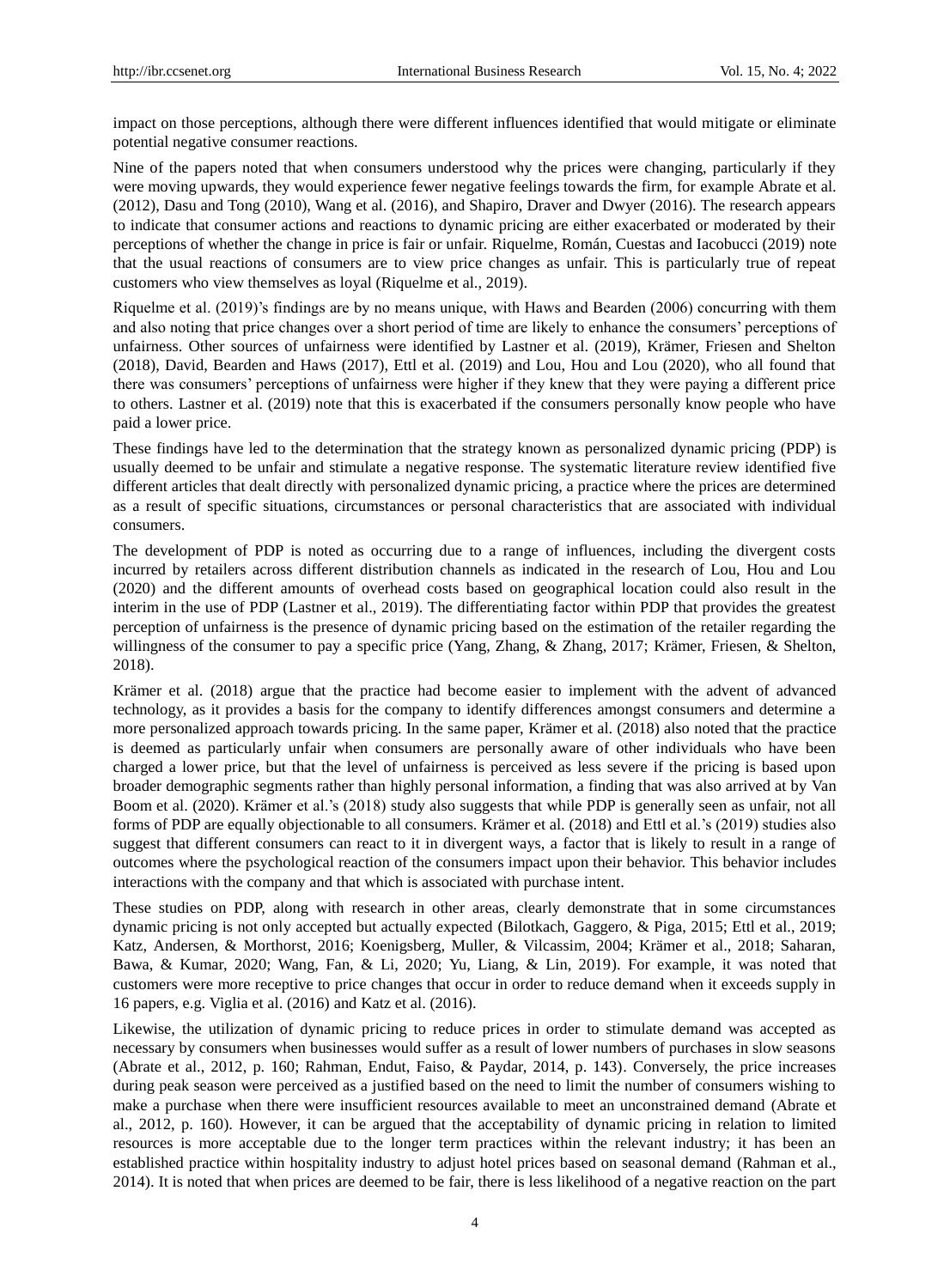of the consumers, from which it can be extrapolated that there is less of a negative impact on the subsequent behavior of consumers towards the brand or their purchase intent. An excellent example of demand-based dynamic algorithmic pricing and the reaction of consumers is surge pricing as the example of Uber shows (Seele et al., 2021; Shapiro, 2020).

The studies regarding perceptions of fairness in the way in which dynamic pricing takes place also indicate that the framing of the price changes, information provided, and context of the changes can also impact upon perceptions of fairness and subsequent reactions. For example, dynamic pricing with the use of discounts is often used to stimulate demand in order to increase consumer commitment to make more sales during low demand periods, although several of the authors question the ability of sellers to identify the degree to which discounts need to be offered and optimal strategies need to be adopted to maximize the stimulation of demand (Chen, Zha, Alwan, & Zhang, 2020; Lobel, 2020). It is therefore recognized that consumer actions are impacted upon by dynamic pricing, while concurrently identifying the problems associated with retailers failing to understand the potential effect of price changes. Four of the articles, e.g., Gibbs et al. (2018) argued that suppliers frequently failed to adopt strategies that would help to maximize their revenues.

While the overall approach towards dynamic pricing is often perceived as negative, the adverse effects of the pricing, particularly when it incorporated an increase in the amount the consumer pays, could be mitigated via a number of different strategies. Hanna, Lemon and Smith (2019) note that when firms implement dynamic pricing, they are more likely to be viewed as fair by consumers if they are transparent about the reasons behind the changeable prices and the methods that were utilized in order to arrive at them. Van Boom et al. (2020) noted that even when the unfavorable practice of dynamic personalized pricing was taking place, if the policies of the firm implementing the practice were transparent there is a greater potential for consumers to accept the prices, as long as they understand the underlying motivations.

In total, 10 papers including those by Ghazvini et al. (2018) and Van Boom at al. (2020) found that increased transparency and clear declaration on the part of seller regarding their policies is beneficial and results in a greater number of positive consumer reactions. 3 papers note that dynamic pricing based on consumer groups and differentiation based on buyer characteristics are seen as fairer if they are based on broad categories rather than PDP as seen with David et al. (2017) and Krämer et al. (2018). However, four of the papers, including those by Riquelme et al. (2019), found that if customers believe they were charged more due to loyalty, they are more likely to feel aggrieved.

The moderating effect of expectations and transparency has clearly been depicted in the flight industry. For example, Koenigsberg et al. (2004) examined a firm in the low-cost carrier segment of the airline industry and noted that specific dynamic-pricing patterns were expected, with prices discounted when fares were first released with the aim of gaining early commitment from consumers in an industry that is reliant on volume sales to cover overheads. Möller and Watanabe (2010) argue that strategic use of dynamic pricing can combine the utilization of advance discounts to gain commitment with last-minute deals to stimulate demand to sell goods or services that have a limited availability. 8 other research articles, e.g. Kremer et al. (2017), agreed with Möller and Watanabe (2010) as they also noted the benefits of discounts to retailers.

These studies also show that dynamic pricing strategies have a clear impact upon the behavior and the actions of buyers as well as the psychological perceptions of the consumers, stimulating an intent and commitment to make a purchase. If there can be positive reactions to price decreases, price rises are likely to have the opposite effect, constraining the level of demand, particularly among those who are price sensitive, indicating its use as a strategic tool. However, while companies may seek to use dynamic pricing in a strategic manner, consumers can also have strategic responses to it.

Strategic responses were another common theme in the literature review, mentioned in 13 papers, e.g. Victor et al. (2012) and Dasu and Tong (2010). Strategic consumers are aware of prices and the use of dynamic pricing strategies and time their purchases to maximize their value or utility based on their own values and desires. Several researchers highlight the importance of referent prices including Chen et al. (2020) and Yang, Zhang and Zhang (2017).

Importantly, researchers note that the concept of a referent price is not based on the most recent price, although it may be influenced by it; it is based on a number of factors, which can include historical prices and aspects such as the prices of competitors and the pricing points that stimulated previous purchase intent. Referent prices can also be impacted upon by the product itself, including its expected lifespan, a factor particularly pertinent within grocery shopping, and the perceived quality of the product or service (Lou, Hou, & Lou, 2020; Wang et al., 2016). However, the reactions of the consumers is based not only on their assessment of the referent price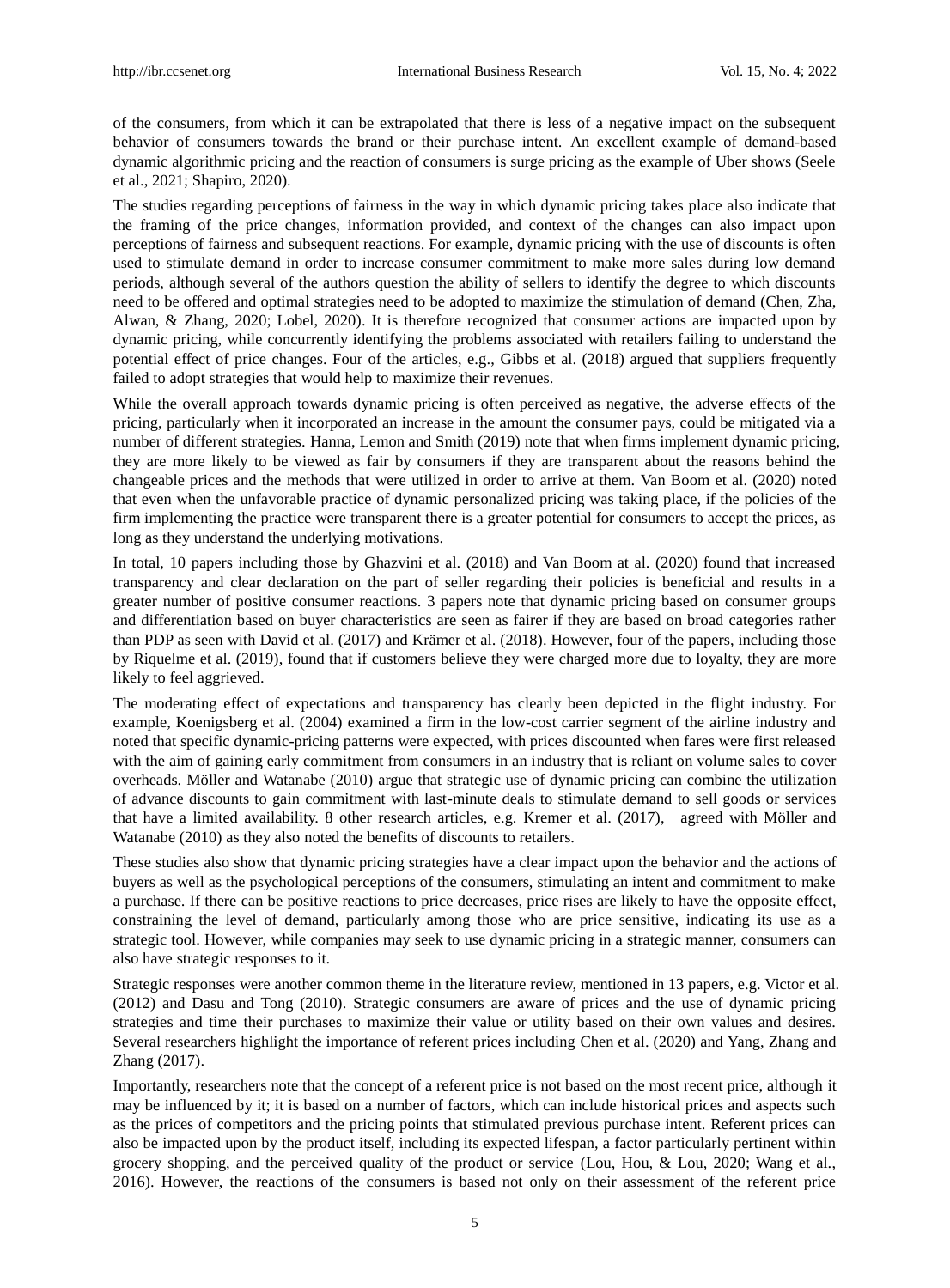compared to the current price, but their desire to make an immediate purchase, the urgency of that purchase, and their potential patience (Lobel, 2020)

Lobel (2020) differentiates between patient customers and strategic consumers: the former are those who do not need to buy something strange away and will wait until the price reaches a point that they are happy to pay. This is also supported by Chen et al. (2020), Victor, Thoppan, Fekete-Farkas and Grabara (2019) and Dasu and Tong (2010). While many of the articles focus on positive behavior, where consumers make purchases based on price changes, there is a lower amount of research addressing negative reactions. However, while this is an area where research is lacking, it is not completely absent. There was agreement among five of the papers, e.g. that of Ajorlou et al. (2018), that if consumers feel unhappy and as if they have been treated unfairly, they may become proactive and adopt more aggressive negative strategies, leaving the firm bad reviews or undertaking actions to deter sales and harm the firm's reputation.

The research also indicates another area of consideration: the perception of dynamic pricing and its potential impact upon a consumer if there is a choice between a contract with a firm utilizing dynamic pricing and one offering static pricing. Papers by Schlereth et al. (2018) and Hanna et al. (2019) found that consumers do not always favor dynamic pricing in ongoing contracts. Indeed, both of these researchers found that the risks associated with dynamic pricing can lead to a consumer choosing a firm that offers a static price, even if it is higher than the total amount likely to be played by dynamic pricing (Hanna et al., 2019; Schlereth et al., 2018). This demonstrates that perceptions of risk and a desire for security impact upon consumers' reactions to dynamic pricing, with an absence of dynamic pricing potentially being seen as advantageous in reducing uncertainty in the amount that is paid. These studies are predominantly undertaken within the energy market, where there is a greater difficulty in predetermining the prices that will be paid before services are utilized (Katz et al., 2016).

Despite the broad agreement on multiple issues, as discussed above, there are still some gaps in the research. A synthesis of the over 50 articles indicates a number of gaps where future research may increase understanding. The main gaps relate to how and why dynamic pricing may be seen as unfair based on personal perceptions. Influences such as limited supply or availability have been explored, but personal factors such as individual, actual or perceived utility remain under explored. Likewise, it is noted that increased acceptance is seen on the part of consumers when there is transparency and an understanding of why prices change, but there is little research exploring acceptable reasons for price changes other than resource availability. An assessment of the most appropriate communication models for firms in order to minimize any negative effects is also required yet currently lacking.

# **6. Discussion**

Dynamic pricing can be used by sellers to increase revenues and corporate valuations (Cohen & Neubert, 2019). It can be effective if undertaken in a manner in which consumers see the increases as fair and justified. This systematic literature review provides clear advice for sellers, giving indications of actions that will benefit them: they should develop consistent policies that are transparent, easy to understand and aligned with consumer expectations. This is demonstrated by observations of the airline and the hospitality industries, where dynamic pricing is seen as fair based on consumers' knowledge of shift in demand in situations in which there are limited resources (Mitra, 2020; Viglia et al., 2016; Kwok & Xie, 2019). The research above also leads to the assertion that this phenomenon has expanded into newer areas where consumers understand the presence of limited resources, such as the public transportation, parking, education, financial services, and energy sectors (Halkias et al., 2020; Subramanian & Das, 2019; Saharan et al., 2020; Katz et al., 2016; Hanna et al., 2019; Neubert, 2020). Other industries that seek to use dynamic pricing can optimize their sales if they are willing to openly declare how and why dynamic pricing is taking place, with increased understanding generated if the retailers are willing to disclose their policies and practices.

Interestingly, the more controversial strategy of PDP also shows that sellers can also differentiate prices based on consumer characteristics of grouping, for example based on geography. This strategy may not be as well-accepted, but is deemed more acceptable if based on broad rather than narrow differentiating factors. Price differences based on broad demographic differences of distribution channels were found to be more acceptable than price discrimination implemented at an individual level, with the research of van Boom et al. (2020) providing some unusual and interesting insights, indicating that increased transparency can make dynamic pricing based on personal characteristics more acceptable, as long as the retailers are open and honest about the practice.

However, it is notable that this study was unique in the systematic literature review and that no other items of research corroborate its findings, which may indicate that more research is required before this approach can be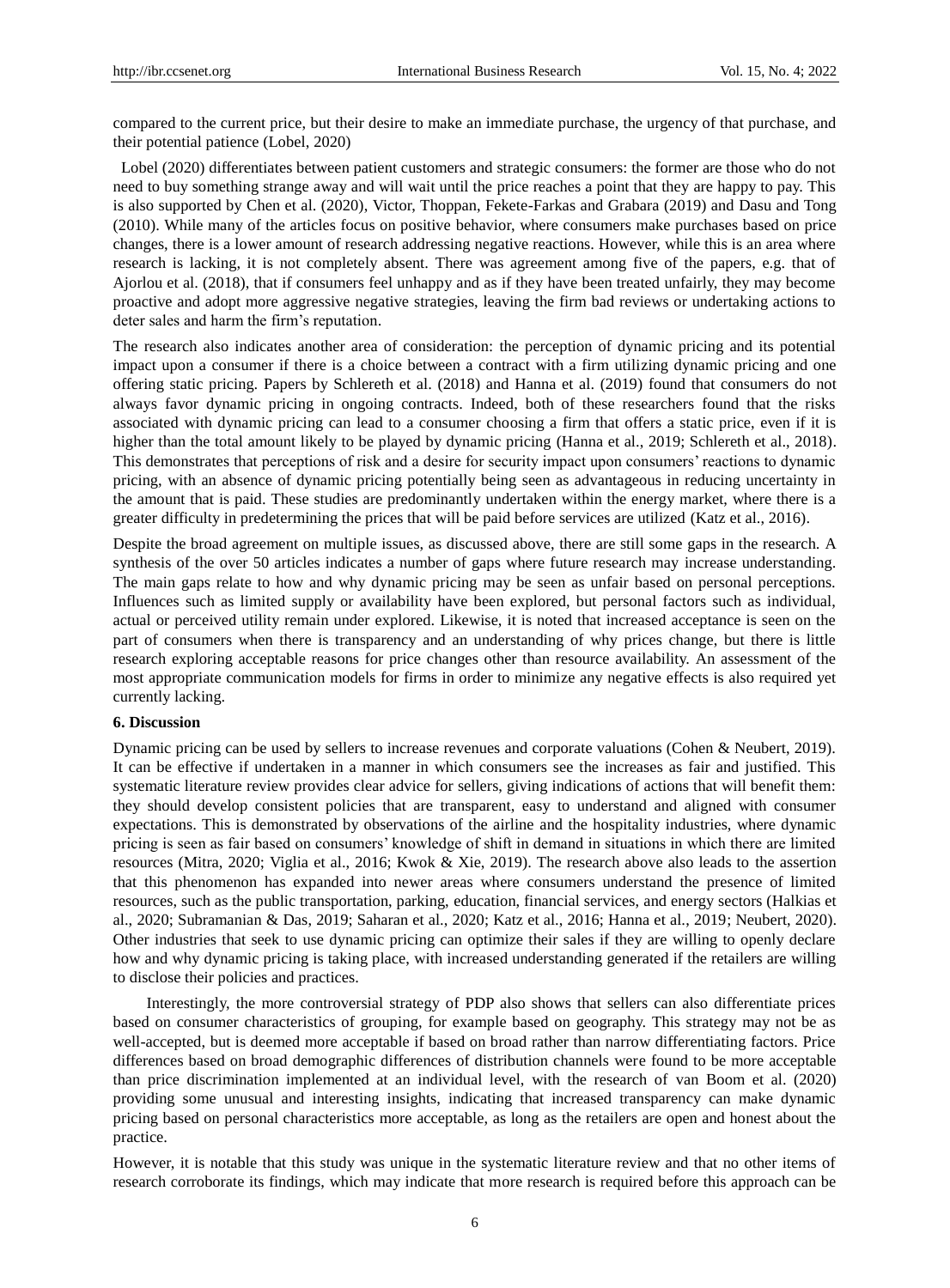comprehensively advocated. The implication from the systematic literature review is that dynamic pricing based on price discrimination is generally not liked, but that it is most resented when it is implemented at a personal level. This indicates that firms should consider this strategy very carefully and mitigate negative effects for example via transparency.

It was also clear from the research that firms in a number of different industries including transportation and energy are expected to change prices when there is varying demand if the price differential is not seen as too great (Katz et al., 2016; Hanna et al., 2019). The implication is that companies in industries where it is known that there will be limited resources and varying demand are more able to adopt dynamic pricing than firms in sectors in which there is no perception of varying demand and resources (Seele et al., 2021; Shapiro, 2020; Katz et al., 2016; Kessels et al., 2016). When the price change is greater than may be expected, or when is no apparent reason for a price increase, firms can support sales by explaining how or why the processes are changing and increase transparency (Hanna et al., 2019; Van Boom et al., 2020).

This finding leads to the recommendation that firms should provide their buyers with an explanation of why prices have changed. Not only will this help to support sales, but it may also aid in reducing aggressive negative reactions, such as the stimulation of bad reviews or other harmful behavior; which several papers noted can occur if firms are perceived as unfair. With the research demonstrating that technology can enable increased utilization of dynamic pricing, it is also notable that the same technology can also facilitate a more effective negative reaction by consumers, particularly with reference to negative reviews and disparagement of the brand. However, as noted in the synthesis, there are some gaps in the research, including an assessment of how to best communicate with consumers and the identification of personal factors that cab mediate the negative reactions, with only an indication that aspects such as personal utility, need, and perceived reference prices may all play a role.

The research also demonstrates that reductions undertaken earlier may help to maximize sales revenues, with earlier discounts likely to stimulate demand and avoid the need for larger later discounts (Kremer et al., 2017). For example, seasonal products have only a limited period of demand, and discounts offered mid-season onwards, rather than right at the end of the season, may generate a greater aggregate level of demand and help to maximize revenues, as the discounts offered early in the season do not need to be as extreme as those offered at the end. This finding indicates that firms do not undertake sufficient analysis of buyer patterns and that increased knowledge on the part of the sellers would help them make better pricing decisions based on the timing and nature of the discounts offered.

#### **7. Conclusion**

The purpose of this systematic literature review was to answer the research question about how do dynamic pricing strategies affect customer perceptions and behaviors to avoid negative consumer reactions. Due to its success and acceptance in the airline, transportation, and hospitality industry and the growing availability of behavioral, engagement, and attitudinal consumer data, dynamic pricing strategies are gaining popularity to increase revenues especially in low demand seasons and based on the willingness to pay of each customer (e.g., Brent & Gross, 2017).

The synthesis of over 50 articles revealed eight different research streams (see table 2), which show that dynamic pricing strategies affect customer perceptions and behaviors in positive and negative ways (e.g., Abrate et al. (2012); van Boom, van der Rest, van den Bos and Dechesne, (2020); and Wang et al., (2016)). Consumers' view on dynamic pricing varies depending on the industry, resource availability (e.g., Kessels et al., 2016), their personal circumstances (e.g., Priester et al., 2020), as well as the degree to which they believe a supplier is acting in a fair manner (e.g., Lastner et al., 2019). Consumers accept dynamic pricing, if they understand the reasons for price differences (e.g. demand and supply). Apart from that, research confirms that some consumers prefer stable or static prices, even if they are higher like for example in the healthcare (Gousgounis & Neubert, 2020) or financial service industry (Neubert, 2020).

Based on the answer to the research question, the following six propositions for further research were identified:

- consumer acceptance of dynamic pricing strategies,
- assessment of the efficacy of different types of communication by firms seeking to mitigate the negative impacts of dynamic pricing,
- reasons for consumer perception about how and why dynamic pricing may be seen as unfair,
- assessment of the role and relevant importance of consumers' personal characteristics upon their perceptions of price changes,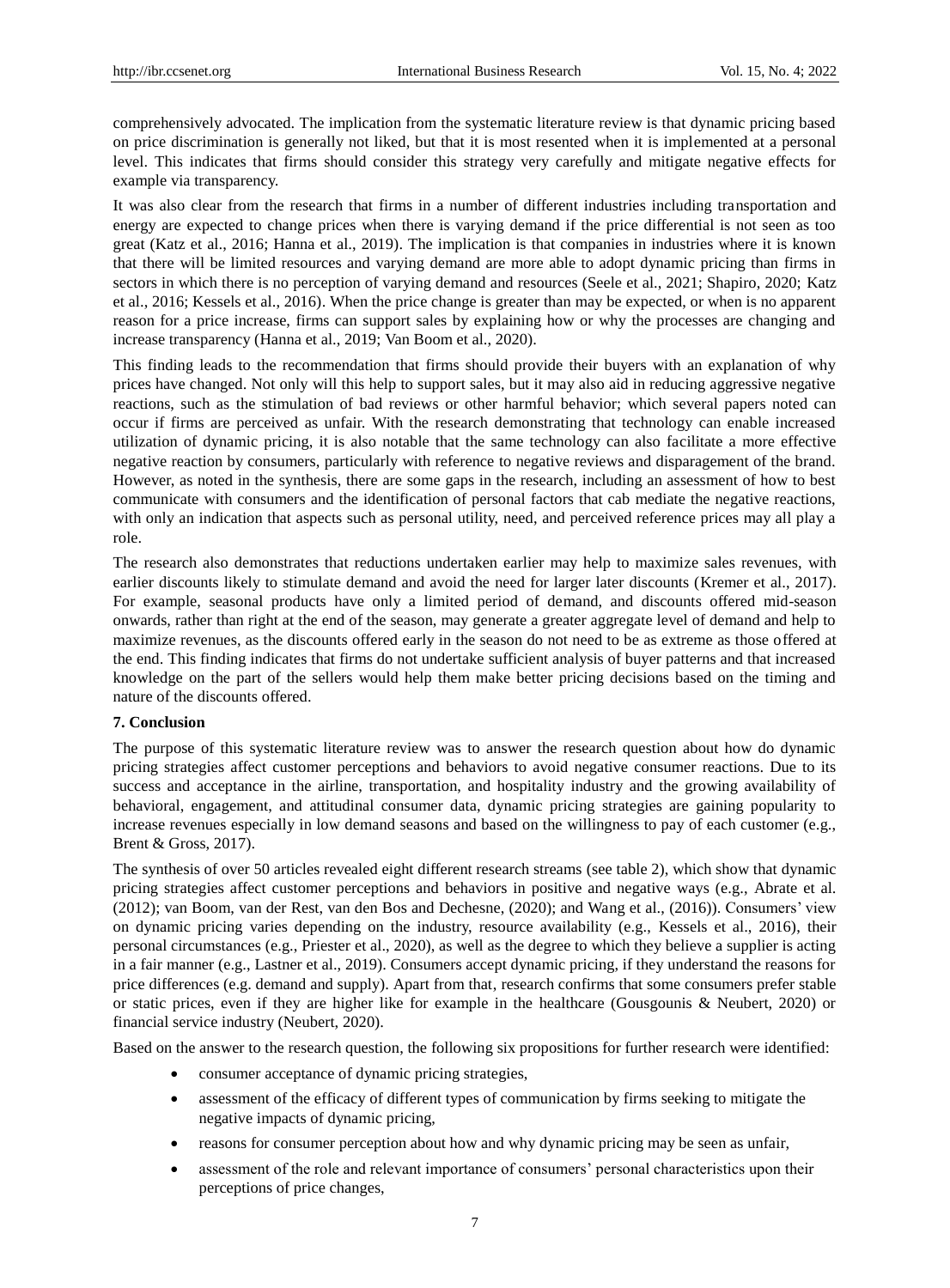- personalized dynamic pricing based on data to determine the consumer's willingness to pay,
- additional factors influencing dynamic prices.

This study has several limitations. First, it only focused on publications in highly rated, peer-reviewed journals since 2015. Second, the suggested findings such as the eight research streams and the six propositions for further research still need empirical validation. Despite of these limitation, the results have a practical impact for scholars and managers. Scholars may use them to update their research agendas and managers may optimize their pricing strategies to increase revenues.

#### **References**

- Abrate, G., Fraquelli, G., & Viglia, G. (2012). Dynamic pricing strategies: Evidence from european hotels. *International Journal of Hospitality Management*, *31*(1), 160-168. https://doi.org/10.1016/j.ijhm.2011.06.003
- ABS. (2015). *Academic Journal Guide.* Retrieved from Association of Business Sachools website. Retrieved from https://gsom.spbu.ru/files/abs-list-2015.pdf
- ABS. (2021). Academic Journal Guide. Retrieved from Chartered Association of Business Schools website. Retrieved from https://charteredabs.org/academic-journal-guide-2021/
- Ajorlou, A., Jadbabaie, A., & Kakhbod, A. (2018). Dynamic Pricing in Social Networks: The Word-of-Mouth Effect. *Management Science*, *64*(2), 495-981. https://doi.org/10.1287/mnsc.2016.2657
- Bilotkach, V., Gaggero, A. A., & Piga, C. A. (2015). Airline pricing under different market conditions: Evidence from European Low-Cost Carriers. *Tourism Management*, *47*, 152-163. https://doi.org/10.1016/j.tourman.2014.09.015
- Brent, D., & Gross, A. (2017). Dynamic road pricing and the value of time and reliability. *Journal of Regional Science*, *58*(3). https://doi.org/10.1111/jors.12362
- Cabral, L. (2016). Dynamic pricing in customer markets with switching costs. *Review of Economic Dynamics*, *20*, 43-62. https://doi.org/10.1016/j.red.2015.09.002
- Chen, K., Zha, Y., Alwan, L. C., & Zhang, L. (2020). Dynamic pricing in the presence of reference price effect and consumer strategic behavior. *International Journal of Production Research*, *58*(2), 546-561. https://doi.org/10.1080/00207543.2019.1598592
- Chenavaz, R., & Paraschiv, C. (2018). Dynamic pricing for inventories with reference price effects. *Economics*, *12*. https://doi.org/10.5018/economics-ejournal.ja.2018-64
- Chung, J., & Li, D. (2013). A simulation of the impacts of dynamic price management for perishable foods on retailer performance in the presence of need-driven purchasing consumers. *Journal of the Operational Research Society*, *65*, 1177-1188. https://doi.org/10.1057/jors.2013.63
- Cohen, B., & Neubert, M. (2017, September). Price-setting strategies for product innovations in the medtech industry. In *10th annual conference of the EuroMed academy of business* (pp. 459-473).
- Cohen, B., & Neubert, M. (2019). The influence of pricing strategies on corporate valuation. *International Journal of Teaching and Case Studies*, *10*(2), 125-156. https://doi.org/10.1504/IJTCS.2019.101503
- Dasu, S., & Tong, C. (2010). Dynamic pricing when consumers are strategic: Analysis of a posted pricing scheme. *European Journal of Operational Research*, *204*(3), 662-671. https://doi.org/10.1016/j.ejor.2009.11.018
- David, M. E., Bearden, W. O., & Haws, K. L. (2017). Priced just for me: The role of interpersonal attachment style on consumer responses to customized pricing. *Journal of Consumer Behavior*, *16*(6), 26-37. https://doi.org/10.1002/cb.1651
- Department for Transport. (2019). *Statistical data set Accident and casualty costs (RAS60).* Retrieved from https://www.gov.uk/government/statistical-data-sets/ras60-average-value-of-preventing-road-accidents
- Dilmé, F., & Li, F. (2019). Revenue Management without Commitment: Dynamic Pricing and Periodic Flash Sales. *Review of Economic Studies*, *86*(5), 1999-2034. https://doi.org/10.1093/restud/rdy073
- Drea, J., & Narlik, A. (2017). Dynamic pricing in major league baseball tickets: Issues and challenges. *Atlantic Marketing Journal*, *5*(3), 59-69.
- Ettl, M., Harsha, P., Papush, A., & Perakis, G. (2019). A Data-Driven Approach to Personalized Bundle Pricing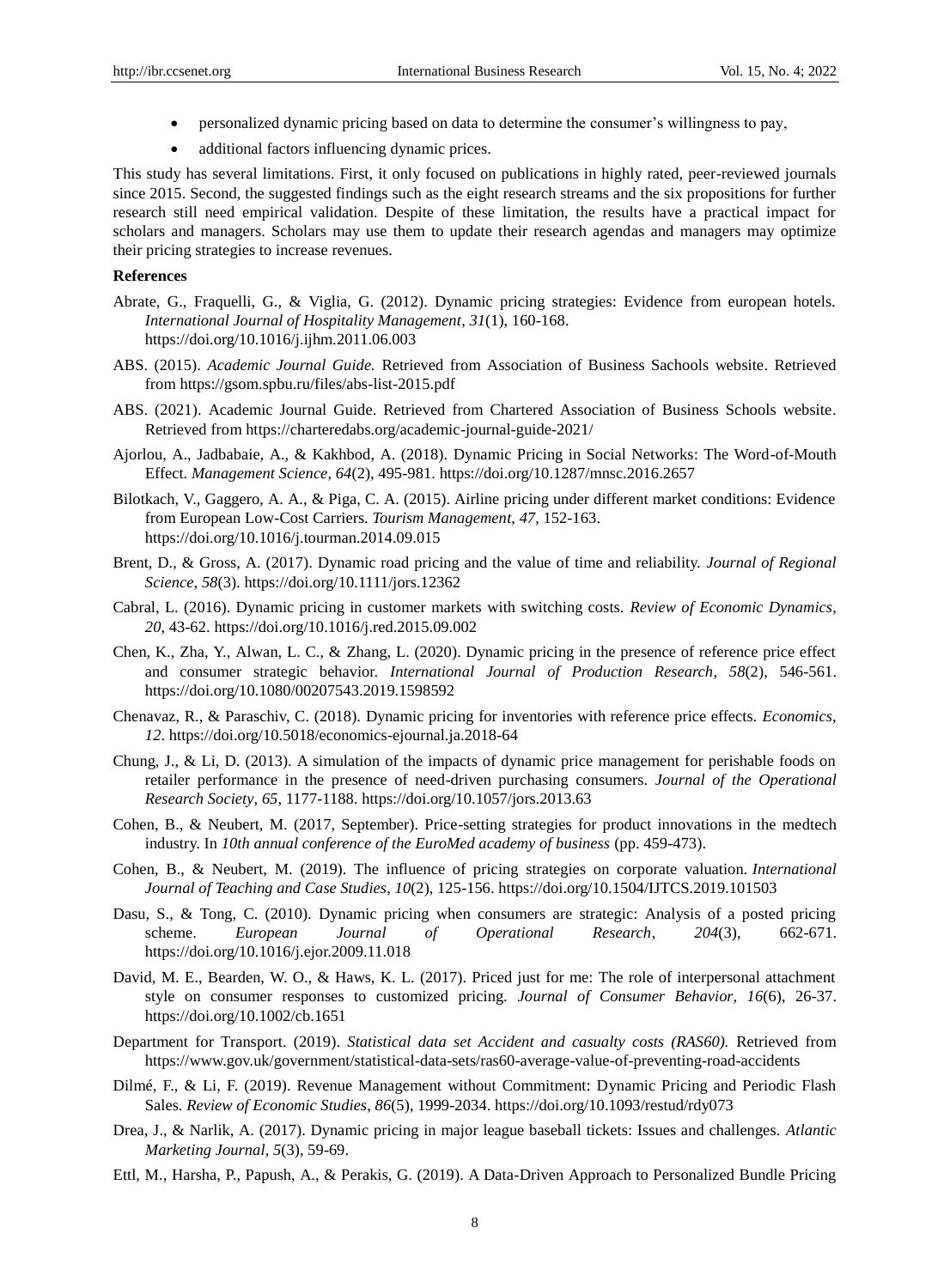and Recommendation. *Manufacturing and Service Operations Management*, *22*(3), 429-643. https://doi.org/10.1287/msom.2018.0756

- Fink, A. (2019). *Conducting Research Literature Reviews: From the Internet to Paper*. Thousand Oaks, California: Sage Publications Inc.
- Fisher, M., Gallino, S., & Li, J. (2018). Competition-Based Dynamic Pricing in Online Retailing: A Methodology Validated with Field Experiments. *Management Science*, *64*(6), 2473-2972. https://doi.org/10.1287/mnsc.2017.2753
- Ghazvini, M. A. F., Soares, J., Morais, H., Castro, R., & Vale, Z. (2018). Dynamic Pricing for Demand Response Considering Market Price Uncertainty. *Energies*, *19*, 1245-1264. https://doi.org/10.3390/en10091245
- Gibbs, C., Guttentag, D., Gretzel, U., Yao, L., & Morton, J. (2018). Use of dynamic pricing strategies by Airbnb hosts. *International Journal of Contemporary Hospitality Management*, *30*(1), 2-20. https://doi.org/10.1108/IJCHM-09-2016-0540
- Gousgounis, Y. Y. L., & Neubert, M. (2020). Price-setting strategies and practice for medical devices used by consumers. *Journal of Revenue and Pricing Management*, *19*(3), 218-226. https://doi.org/10.1057/s41272-019-00220-7
- Gousgounis, Y. Y. L., & Neubert, M. (2020). Influence of packaging decisions on purchasing intention for home use medical devices-a multiple case study. *International Journal of Teaching and Case Studies*, *11*(3), 223-237. https://doi.org/10.1504/IJTCS.2020.111141
- Halkias, D., Neubert, M., Thurman, P. W., Adendorff, C., & Abadir, S. (2020). Price-setting models for the innovative business school. In *The Innovative Business School* (pp. 24-34). Routledge. https://doi.org/10.4324/9780429318771-5
- Halkias, D., & Neubert, M. (2020). Extension of Theory in Leadership and Management Studies Using the Multiple Case Study Design. *International Leadership Journal*, *12*(2), 48-73. https://doi.org/10.2139/ssrn.3586256
- Halkias, D., Neubert, M., Thurman, P., & Harkiolakis, N. (2022). *The Multiple Case Study Design: Methodology and Application for Management Education*. Routledge.
- Hanna, R. C., Lemon, K. N., & Smith, G. E. (2019). Is transparency a good thing? How online price transparency and variability can benefit firms and influence consumer decision making. *Business Horizons*, *62*(2), 227-236. https://doi.org/10.1016/j.bushor.2018.11.006
- Haws, K. L., & Bearden, W. O. (2006). Dynamic Pricing and Consumer Fairness Perceptions. *Journal of Consumer Research*, *33*(12), 304-311. https://doi.org/10.1086/508435
- He, Q. C., & Chen, Y. J. (2018). Dynamic pricing of electronic products with consumer reviews. *Omega*, *80*, 123-134. https://doi.org/10.1016/j.omega.2017.08.014
- Hsieh, T. P., & Dye, C. Y. (2017). Optimal dynamic pricing for deteriorating items with reference price effects when inventories stimulate demand. *European Journal of Operational Research*, *262*(1), 136-150. https://doi.org/10.1016/j.ejor.2017.03.038
- Katz, J., Andersen, F. M., & Morthorst, P. E. (2016). Load-shift incentives for household demand response: Evaluation of hourly dynamic pricing and rebate schemes in a wind-based electricity system. *Energy*, *115*(3), 1602-1616. https://doi.org/10.1016/j.energy.2016.07.084
- Kessels, K., Kraan, C., Karg, L., Maggoire, S., Valkering, P., & Laes, E. (2016). Fostering Residential Demand Response through Dynamic Pricing Schemes: A Behavioral Review of Smart Grid Pilots in Europe. *Sustainability*, *8*(9), 929. https://doi.org/10.3390/su8090929
- Koenigsberg, O., Muller, E., & Vilcassim, N. J. (2004). *easyJet Airlines: Small, Lean, and with Pric es that Increase over Time* (No. 04-904).
- Krämer, A., Friesen, M., & Shelton, T. (2018). Are airline passengers ready for personalized dynamic pricing? A study of German consumers. *Journal of Revenue and Pricing Management*, *17*, 115-120. https://doi.org/10.1057/s41272-017-0122-0
- Kremer, M., Mantin, B., & Ovchinniko, A. (2017). Dynamic Pricing in the Presence of Myopic and Strategic Consumers: Theory and Experiment. *Production and Operations Management*, *26*(1), 116-133. https://doi.org/10.1111/poms.12607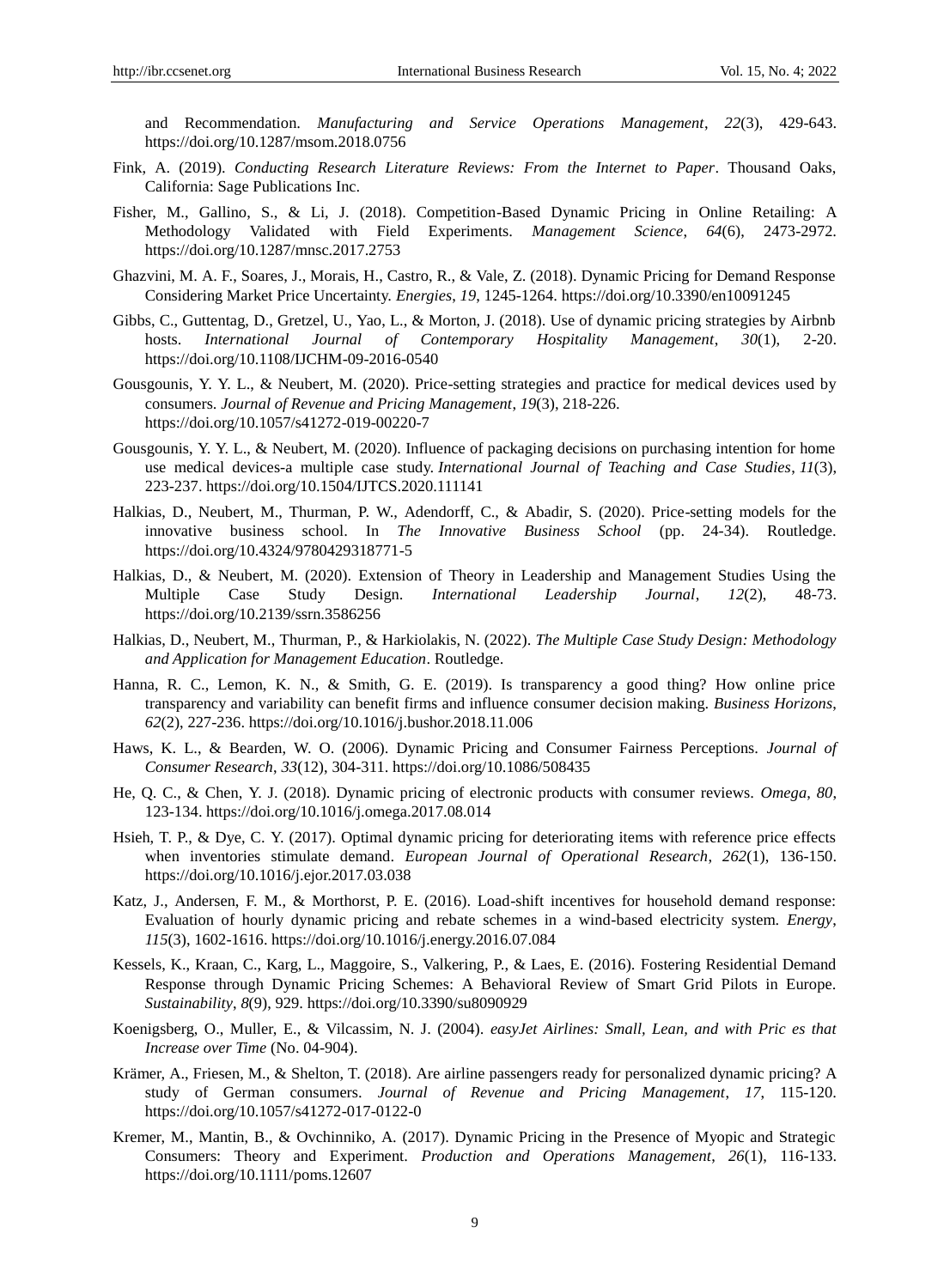- Kwok, L., & Xie, K. L. (2019). Pricing strategies on Airbnb: Are multi-unit hosts revenue pros? *International Journal of Hospitality Management*, *82*, 252-259. https://doi.org/10.1016/j.ijhm.2018.09.013
- Lastner, M. M., Fennell, P., Folse, J. A. G., Rice, D. H., & Porter, M. (2019). I guess that is fair: How the efforts of other customers influence buyer price fairness perceptions. *Psychology & Marketing*, *36*(7), 700-719. https://doi.org/10.1002/mar.21206
- Li, J., Granados, N., & Netessine, S. (2014). Are Consumers Strategic? Structural Estimation from the Air-Travel Industry. Management Science. *Management Science*, *60*, 2111-2137. https://doi.org/10.1287/mnsc.2013.1860
- Li, W., Hardesty, D. M., & Craig, A. W. (2018). The impact of dynamic bundling on price fairness perceptions. *Journal of Retailing and Consumer Services*, *40*(1), 204-212. https://doi.org/10.1016/j.jretconser.2017.10.011
- Lobel, I. (2020). Dynamic Pricing with Heterogeneous Patience Levels. *Operations Research*, *68*(4), 965-1248. https://doi.org/10.1287/opre.2019.1951
- Lou, Z., Hou, F., & Lou, X. (2020). Optimal Dual-Channel Dynamic Pricing of Perishable Items under Different Attenuation Coefficients of Demands. *Journal of Systems Science and Systems Engineering*. https://doi.org/10.1007/s11518-020-5466-0
- Lu, S., Oberst, S., Zhang, G., & Luo, Z. (2019). Bifurcation analysis of dynamic pricing processes with nonlinear external reference effects. *Communications in Nonlinear Science and Numerical Simulation*, *79*, 104929. https://doi.org/10.1016/j.cnsns.2019.104929
- Malc, D., Mumel, D., & Pisnik, A. (2016). Exploring price fairness perceptions and their influence on consumer behavior. *Journal of Business Research*, *69*(9), 3693-3697. https://doi.org/10.1016/j.jbusres.2016.03.031
- Mitra, S. K. (2020). An analysis of asymmetry in dynamic pricing of hospitality industry. *International Journal of Hospitality Management*, *89*, 102406. https://doi.org/10.1016/j.ijhm.2019.102406
- Möller, M., & Watanabe, M. (2010). Advance Purchase Discounts Versus Clearance Sales. *Economic Journal*, *120*(547), 1125-1148. https://doi.org/10.1111/j.1468-0297.2009.02324.x
- Naboulsi, N., & Neubert, M. (2019). Student-centered Pricing Innovations in Business Schools. Published in: 2019 ACBSP Region 8 Annual Conference Prague, Czech Republic November 14-17, 2019. Teaching in a Student Centered World. 304-322.
- Neubert, M. (2017). International pricing strategies for born-global firms. *Central European Business Review*, *6*(3), 41-50. https://doi.org/10.18267/j.cebr.185
- Neubert, M. (2020). Pricing Decisions of FinTech Firms. *International Journal of Marketing Studies, 12*(3), 14-25. https://doi.org/10.5539/ijms.v12n3p14
- Neubert, M. (2022). A Systematic Literature Review about the Speed of Internationalization. *International Journal of Business and Management*, *17*(2), 80-111. https://doi.org/10.5539/ijbm.v17n2p80
- Okoli, C., & Schabram, K. (2010). A Guide to Conducting a Systematic Literature Review of Information Systems Research. *Sprouts: Working Papers on Information Systems*, *10*(26). https://doi.org/10.2139/ssrn.1954824
- Petticrew, M., & Roberts, H. (2006). *Systematic reviews in the social sciences: A practical guide*. London: Blackwell. https://doi.org/10.1002/9780470754887
- Priester, A., Robbert, T., & Roth, S. (2020). A special price just for you: effects of personalized dynamic pricing on consumer fairness perceptions. *Journal of Revenue and Pricing Management*, *19*. https://doi.org/10.1057/s41272-019-00224-3
- Riquelme, I. P., Román, S., Cuestas, P. J., & Iacobucci, D. (2019). The Dark Side of Good Reputation and Loyalty in Online Retailing: When Trust Leads to Retaliation through Price Unfairness. *Journal of Interactive Marketing*, *47*, 35-52. https://doi.org/10.1016/j.intmar.2018.12.002
- Rohani, A., & Nazari, M. (2012). Impact of dynamic pricing strategies on consumer behavior. *Journal of Management Research*, *4*(4), 143-159. https://doi.org/10.5296/jmr.v4i4.2009
- Saharan, S., Bawa, S., & Kumar, N. (2020). Dynamic pricing techniques for Intelligent Transportation System in smart cities: A systematic review. *Computer Communications*, *150*, 603-625. https://doi.org/10.1016/j.comcom.2019.12.003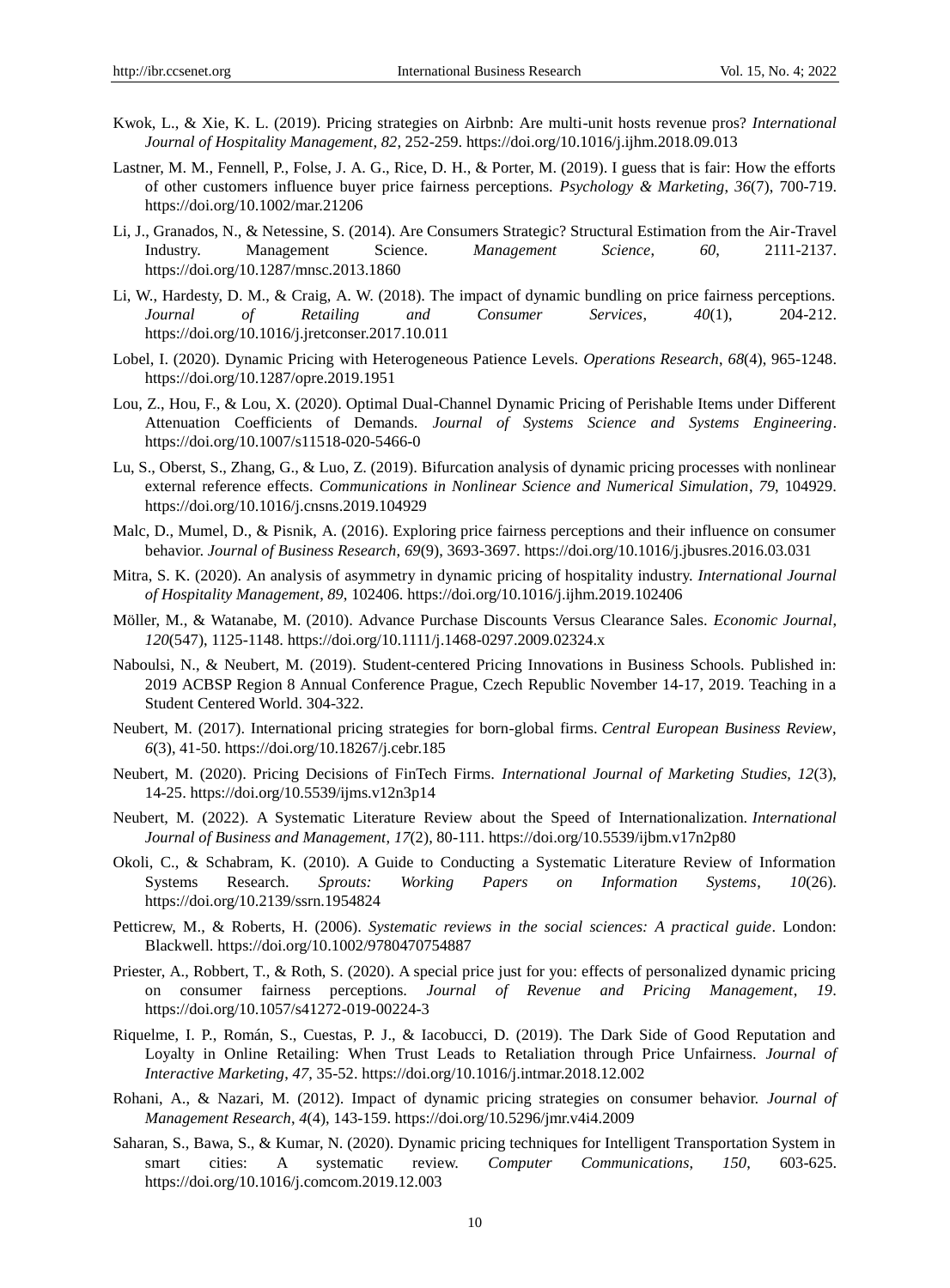- Schlereth, C., Skiera, B., & Schulz, F. (2018). Why do consumers prefer static instead of dynamic pricing plans? An empirical study for a better understanding of the low preferences for time-variant pricing plans. *European Journal of Operational Research*, *269*(3), 1165-1179. https://doi.org/10.1016/j.ejor.2018.03.033
- SCImago (2019c). *Journal of International Studies.* Retrieved from https://www.scimagojr.com/journalsearch.php?q=21100829274&tip=sid&clean=0
- SCImago (2019e). *Journal of Revenue and Pricing Management.* Retrieved from https://www.scimagojr.com/journalsearch.php?q=17700156766&tip=sid
- SCImago (2019a). *SJR.* Retrieved from https://www.scimagojr.com/journalrank.php?category=1403
- SCImago. (2019e). *Social Justice Research.* Retrieved from https://www.scimagojr.com/journalsearch.php?q=17534&tip=sid
- SCImago (2019d). *Sport Marketing Quarterly.* Retrieved from https://www.scimagojr.com/journalsearch.php?q=21100827834&tip=sid&clean=0
- Selove, M. (2019). Dynamic pricing with fairness concerns and a capacity constraint. *Quantitative Marketing and Economics*, *17*(2), 385-413. https://doi.org/10.1007/s11129-019-09212-8
- Seele, P., Dierksmeier, C., Hofstetter, R., & Schultz, M. D. (2021). Mapping the Ethicality of Algorithmic Pricing: A Review of Dynamic and Personalized Pricing. *J Bus Ethics*, *170,* 697-719. https://doi.org/10.1007/s10551-019-04371-w
- Shapiro, A. (2020). Dynamic exploits: calculative asymmetries in the on‐demand economy. *New Technology, Work and Employment*, *35*(2), 162-177. https://doi.org/10.1111/ntwe.12160
- Siddaway, A. P., Wood, A. M., & Hedges, L. V. (2019). How to Do a Systematic Review: A Best Practice Guide for Conducting and Reporting Narrative Reviews, Meta-Analyses, and Meta-Syntheses. *Annual Review of Psychology*, *70*, 747-770. https://doi.org/10.1146/annurev-psych-010418-102803
- SJR. (2020). *Scimago Journal & Country Rank.* Retrieved from https://www.scimagojr.com/journalrank.php
- Song, H., & Jiang, Y. (2018). Dynamic pricing decisions by potential tourists under uncertainty: The effects of tourism advertising. *Tourism Economics*, *25*(2), 213-234. https://doi.org/10.1177/1354816618797250
- Subramanian, V., & Das, T. K. (2019). A two-layer model for dynamic pricing of electricity and optimal charging of electric vehicles under price spikes. *Energy*, *167*, 1266-1277. https://doi.org/10.1016/j.energy.2018.10.171
- Tong, T., Dai, H., Xiao, Q., & Yan, N. (2020). Will dynamic pricing outperform? Theoretical analysis and empirical evidence from O2O on-demand food service market. *International Journal of Production Economics*, *2019*, 375-385. https://doi.org/10.1016/j.ijpe.2019.07.010
- Van Boom, W. H., van der Rest, J.-P. I., van den Bos, K., & Dechesne, M. (2020). Consumers Beware: Online Personalized Pricing in Action! How the Framing of a Mandated Discriminatory Pricing Disclosure Influences Intention to Purchase. *Social Justice Research*, *33*, 331-351. https://doi.org/10.1007/s11211-020-00348-7
- VHB (n.d.). Liste der Fachzeitschriften in VHB-JOURQUAL3. Retrieved from https://vhbonline.org/vhb4you/vhb-jourqual/vhb-jourqual-3/gesamtliste
- Victor, V., Thoppan, J., Fekete-Farkas, M., & Grabara, J. (2019). Pricing strategies in the era of digitalisation and the perceived shift in consumer behavior of youth in Poland. Journal of International Studies, *12*(3), 74-91. https://doi.org/10.14254/2071-8330.2019/12-3/7
- Viglia, G., Mauri, A., & Carricano, M. (2016). The exploration of hotel reference prices under dynamic pricing scenarios and different forms of competition. *International Journal of Hospitality Management*, *52*(1), 46-55. https://doi.org/10.1016/j.ijhm.2015.09.010
- Wahyuda, W., & Santosa, B. (2015). Dynamic pricing in electricity: research potential in Indonesia. *Procedia Manufacturing*, *4*, 300-306. https://doi.org/10.1016/j.promfg.2015.11.044
- Wang, X., Fan, Z. P., & Li, H. (2020). Investigating the discriminatory pricing strategy of theme parks considering visitor's perceptions. *Asia Pacific Journal of Tourism Research*. https://doi.org/10.1080/10941665.2020.1801783
- Wang, X., Fang, Z. P., & Liu, Z. (2016). Optimal markdown policy of perishable food under the consumer price fairness perception. *International Journal of Production Research*, *54*(19), 5811-5828.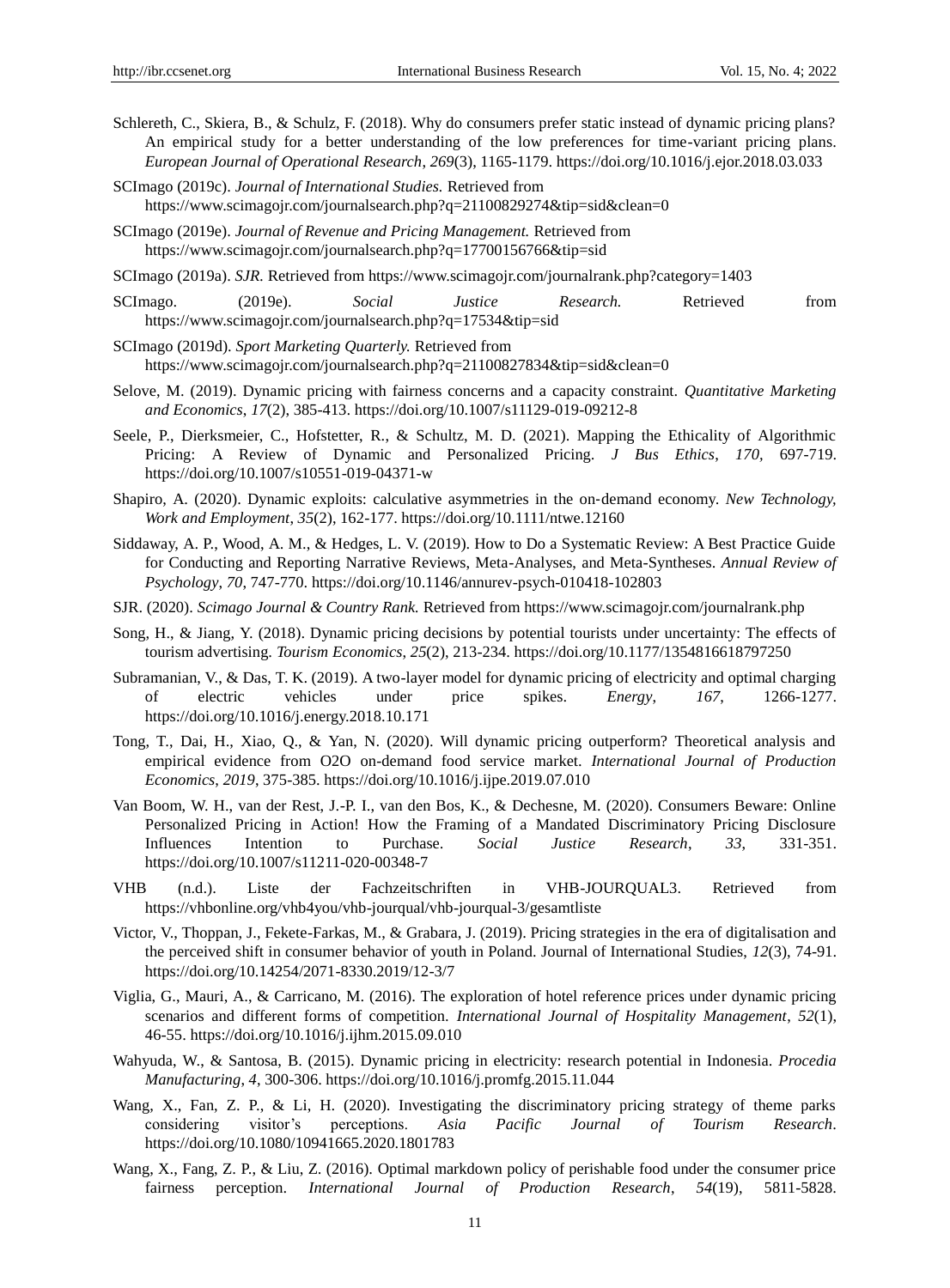https://doi.org/10.1080/00207543.2016.1179810

Wang, Y., Tang, T., Zhang, W., Sun, Z., & Ziong, Q. (2020). The Achilles tendon of dynamic pricing —The effect of consumers' fairness preferences on platform dynamic pricing strategies. In American Economic Association (ed.). *Proceedings of the American Economic Association Annual Meeting 2020*. Nashville, TN: American Economic Association. Retrieved from

https://pdfs.semanticscholar.org/fff1/51aada6e38a38be0dd6352b89f66649cd065.pdf

- Xiong, Z., Niyato, D., Wang, P., Han, Z., & Zhang, Y. (2019). Dynamic pricing for revenue maximization in mobile social data market with network effects. *IEEE Transactions on Wireless Communications*, *19*(3). https://doi.org/10.1109/TWC.2019.2957092
- Yang, H., Zhang, D., & Zhang, C. (2017). The influence of reference effect on pricing strategies in revenue management settings. *International Transactions in Operational Research*, *24*(4), 907-924. https://doi.org/10.1111/itor.12371
- Yu, S. M. F., Liang, A. R. D., & Lin, C. J. (2019). The effects of relative and referent thinking on tourism product design. *Tourism Management*, *73*, 157-171. https://doi.org/10.1016/j.tourman.2019.02.001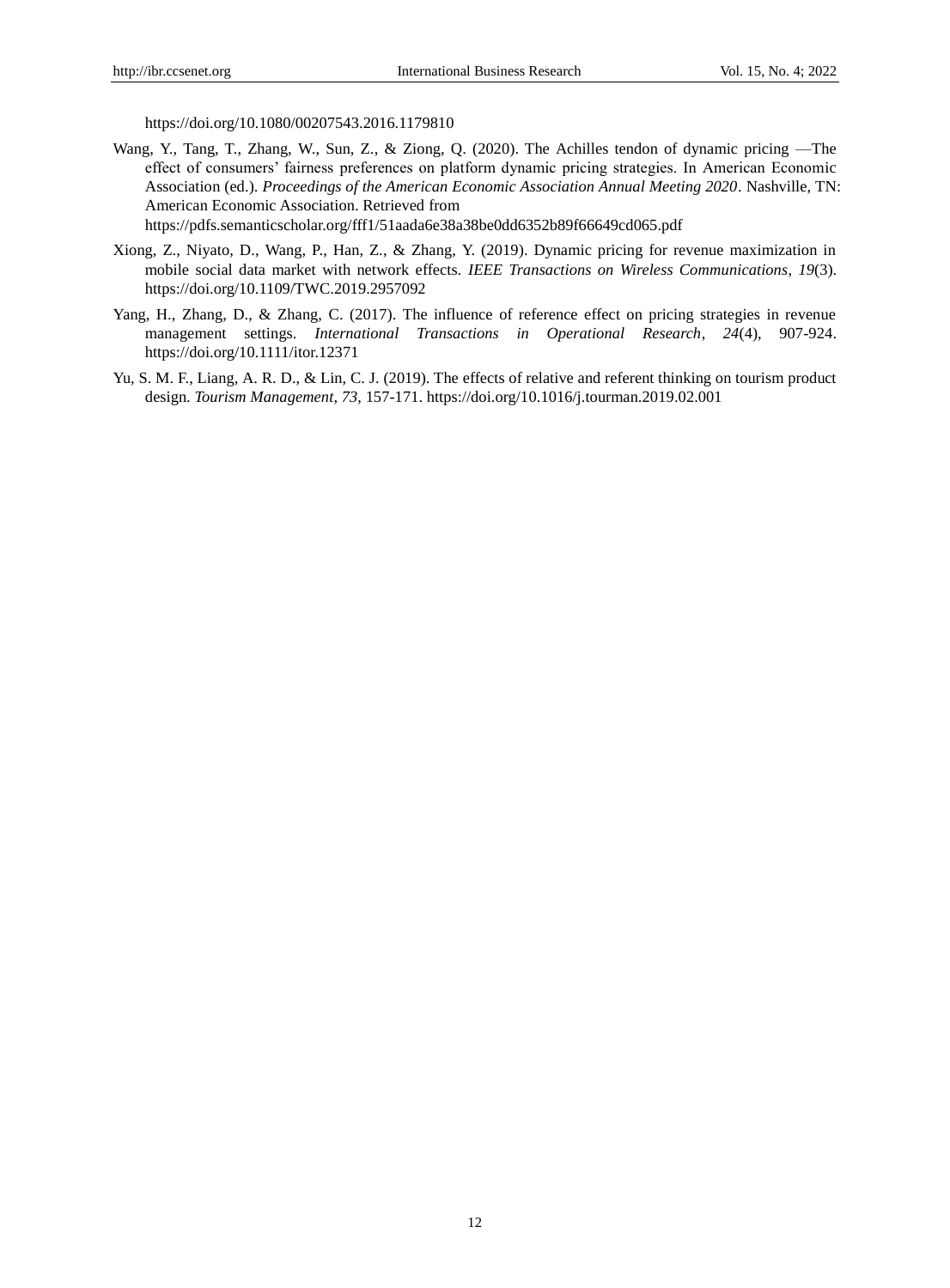# **Appendices**

Table 1. Data Extraction Table

| Concept                                                                           | Article                                                                                                                                                                             | Journal                                                            | <b>JCR</b><br><b>Ranking</b>     | ABS<br>Ranking                       | <b>VHB</b><br>Ranking       | <b>Necessary Data</b>                                                                                                                                                                                                                                                                                                  |
|-----------------------------------------------------------------------------------|-------------------------------------------------------------------------------------------------------------------------------------------------------------------------------------|--------------------------------------------------------------------|----------------------------------|--------------------------------------|-----------------------------|------------------------------------------------------------------------------------------------------------------------------------------------------------------------------------------------------------------------------------------------------------------------------------------------------------------------|
| Factors<br>moderating<br>the<br>of<br>impact<br>dynamic pricing<br>on<br>customer | "Impact of Dynamic Pricing<br>Strategies<br>Consumer<br>on<br>Behavior"                                                                                                             | Journal<br>of<br>Management<br>Research                            | Q1<br>(SCImago,<br>2019a).       | No<br>ranking<br>available.          | No<br>ranking<br>available. | High-involvement<br>customers<br>are<br>more<br>responsive to dynamic pricing offers on hotel<br>rooms than they are to rooms that are priced<br>using traditional pricing model (Rohani &<br>Nazari, 2012, pp. 143-149).                                                                                              |
| behavior                                                                          | "Consumers Beware: Online<br>Personalized<br>Pricing<br>in<br>Action! How the Framing of a<br>Mandated<br>Discriminatory<br>Pricing Disclosure Influences<br>Intention to Purchase" | Social<br>Justice<br>Research                                      | Q1<br>(SCImago,<br>2019          | No<br>ranking<br>available.          | No<br>ranking<br>available. | Consumers buying from firms using dynamic<br>personalized pricing based on demographic<br>characteristics were more likely to make a<br>purchase when policies were transparent and<br>they understood the processes (Van Boom, Van<br>Der Rest, Van Den Bos & Dechesne, 2020).                                        |
|                                                                                   | "Dynamic Pricing Strategies:<br>Evidence<br>from<br>European<br>hotels"                                                                                                             | <b>International</b><br>Journal<br>of<br>Hospitality<br>Management | (SJR,<br>Q1<br>2020)             | 3<br>(ABS,<br>2015)                  | No<br>ranking<br>available  | Perceptions of fairness moderate negative<br>effects of dynamic prices if they are perceived<br>as fair. Consumers believe capacity limitations<br>justify varying prices (Abrate et al., 2012, pp.<br>$160 - 168$ ).                                                                                                  |
|                                                                                   | "Price-setting strategies and<br>practice for medical devices<br>used by consumers"                                                                                                 | Journal of Revenue<br>and<br>Pricing<br>Management                 | (SJR,<br>Q <sub>3</sub><br>2020) | $1$ (ABS,<br>2021)                   | C (VHB,<br>n.d.).           | Instead of dynamic pricing, managers prefer<br>market-based price-setting strategies and<br>competition-informed practices. (Gousgounis &<br>Neubert, 2020, pp. 160-168).                                                                                                                                              |
| Strategic<br>purchasing<br>behavior<br>in<br>response<br>to<br>dynamic pricing    | "Pricing strategies in the era<br>of digitalisation and the<br>perceived shift in consumer<br>behavior of youth in Poland"                                                          | Journal<br>of<br><b>International</b><br><b>Studies</b>            | Q1<br>(SCImago,<br>2019c).       | No<br>ranking<br>available.          | No<br>ranking<br>available. | Dynamic pricing can result in strategic<br>purchasing behavior, particularly in buyers who<br>are more aware this pricing model is used by<br>the seller (Victor, Thoppan, Fekete-Farkas &<br>Grabara, 2019, pp. 74-83)                                                                                                |
|                                                                                   | "Dynamic<br>with<br>Pricing<br>Heterogeneous<br>Patience<br>Levels"                                                                                                                 | <i><b>Operations</b></i><br>Research                               | (SJR,<br>Q1<br>2020).            | $2$ (ABS,<br>2015).                  | $A+$<br>(VHB,<br>n.d.).     | Patient consumers' exist who are willing to<br>delay purchases until prices are reduced to a<br>level at or below their personal valuation.<br>These are different to strategic consumers, and<br>sellers can reduce prices to a lesser extent if<br>seeking to attract patient buyers (Lobel, 2020,<br>pp. 965-1284). |
|                                                                                   | "Revenue<br>Management<br>without<br>Commitment:<br>Dynamic Pricing and Periodic<br>Flash Sales"                                                                                    | of<br>Review<br>Economic Studies                                   | (SJR,<br>Q1<br>2020).            | $4*$ (ABS,<br>2015).                 | No<br>ranking<br>available  | Consumers who do not plan immediate<br>purchases will watch prices. If they observe<br>flash sales, they will delay purchases until<br>another sale occurs (Dilmé & Li, 2019, pp.<br>1999-2034).                                                                                                                       |
|                                                                                   | "Will<br>Dynamic<br>Pricing<br>Outperform?<br>Theoretical<br>Analysis<br>and<br>Empirical<br>Evidence<br>from<br>020<br>On-Demand Food Service<br>market"                           | <i>International</i><br>Journal<br>οf<br>Production<br>Research    | (SJR,<br>Q1<br>2020).            | $3$ (ABS,<br>2015).                  | B (VHB,<br>n.d.).           | Food delivery firms can stimulate greater<br>demand with dynamic opposed to static prices<br>(Tong, Dai, Xiao, & Yan, 2020, pp. 375-385)                                                                                                                                                                               |
|                                                                                   | "Are Consumers Strategic?<br>Structural Estimation from the<br>Air-Travel Industry"                                                                                                 | Management<br>Science                                              | (SJR,<br>Q1<br>2020).            | $4*$ (ABS,<br>$2015$ ).              | $A+$<br>(VHB,<br>n.d.).     | 5.3% to 19.2% of consumers in the air travel<br>market behave strategically (Li, Granados, &<br>Netessine, 2014, pp. 2111-2380).                                                                                                                                                                                       |
|                                                                                   | "Dynamic<br>Pricing<br>when<br>consumers<br>are<br>Strategic:<br>Analysis of a Posted Pricing<br>Scheme"                                                                            | European Journal<br>of<br>Operational<br>Research                  | Q1<br>(SJR,<br>2020).            | $\overline{4}$<br>(ABS,<br>$2015$ ). | A (VHB,<br>n.d.).           | Consumers are aware that the prices of<br>perishable goods may change as the products<br>age. Strategic consumers wait for price drops.<br>Retailers can optimise sales by setting<br>predetermined times for price changes (Dasu<br>& Tong, 2010, pp. 662-671).                                                       |
|                                                                                   | "Optimal Markdown Policy<br>of Perishable Food under the<br>Consumer<br>Price<br>Fairness<br>Perception."                                                                           | <i>International</i><br>Journal<br>of<br>Production<br>Research    | (SJR,<br>Q1<br>2020)             | 3<br>(ABS,<br>2015)                  | B (VHB,<br>$n.d.$ )         | Consumers can increase utility selecting<br>products of lower quality or shorter life.<br>Dynamic pricing based on temporal proximity<br>to expiry dates is perceived as fair by<br>consumers (Wang et al., 2016, pp. 5811-5828).                                                                                      |
|                                                                                   | "Dynamic Pricing in the<br>Presence of Myopic and<br>Strategic Consumers: Theory<br>and Experiment"                                                                                 | Production<br>and<br><b>Operations</b><br>Management               | (SJR,<br>Q1<br>2020)             | 4 A(abs,<br>2015)                    | A (VHB,<br>n.d.)            | Strategic consumers can be motivated to buy<br>seasonal goods by way of a late season discount<br>even if they believe that a larger discount may<br>manifest at the end of the season (Kremer et al.,<br>2017, pp. 116–133)                                                                                           |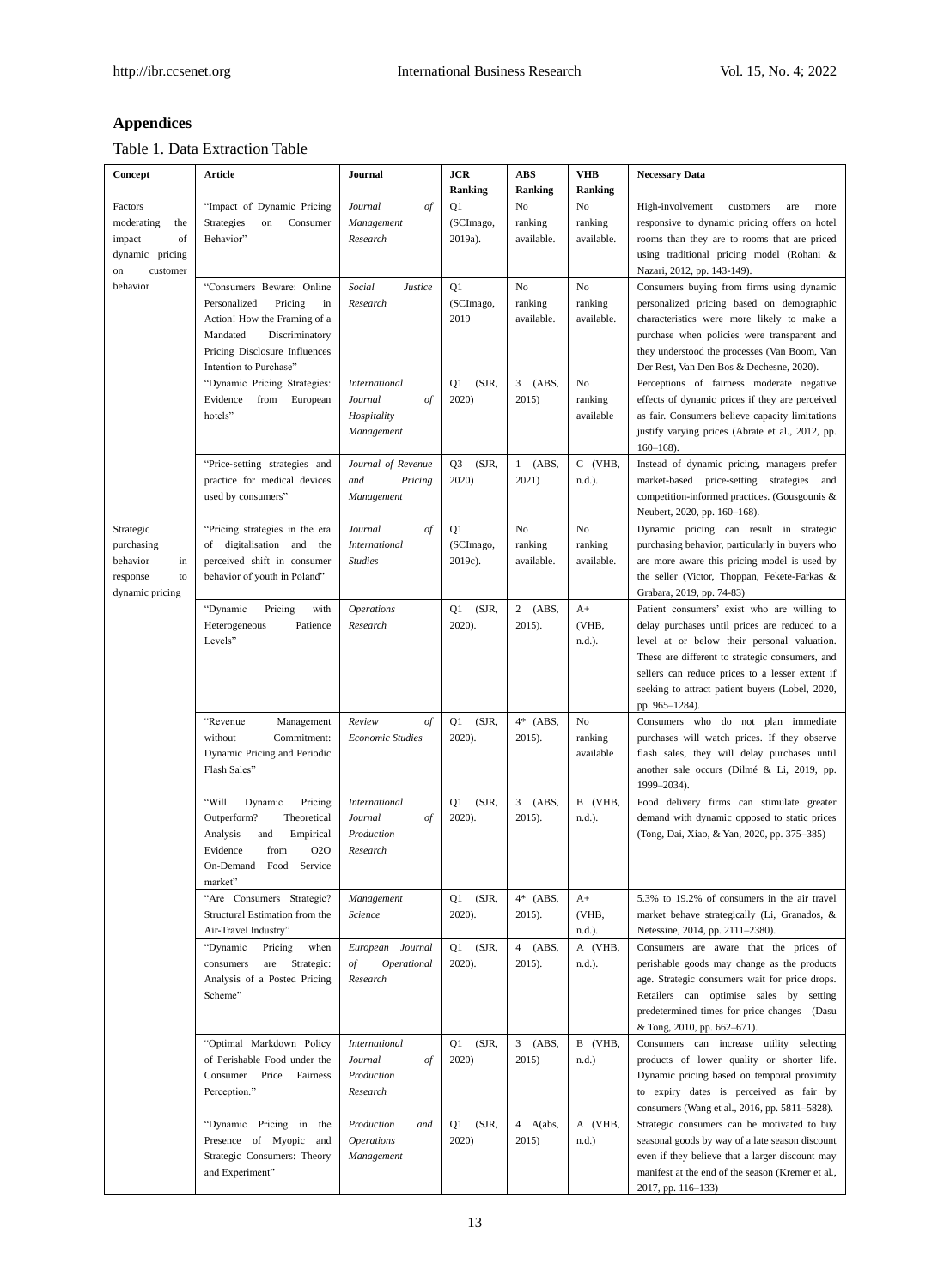| Effect<br>of<br>dynamic pricing<br>customer<br>on<br>perception<br>of | "Examining<br>Consumer<br>Perceptions of Demand-Based<br>Ticket Pricing in Sport"<br>"A special price just for you:                      | Sport<br><b>Marketing</b><br><i><b>Ouarterly</b></i><br>Journal of Revenue | Q <sub>2</sub><br>(SCImago,<br>2019d)<br>(SJR,<br>Q3 | No<br>ranking<br>available<br>$1$ (ABS, | No<br>ranking<br>available<br>C (VHB, | Purchase intent decrease where dynamic<br>pricing strategies are seen as unfair (Shapiro,<br>Drayer & Dwyer, 2016, pp. 38-43)<br>Dynamic prices based on consumer segment                                                                                                                                            |
|-----------------------------------------------------------------------|------------------------------------------------------------------------------------------------------------------------------------------|----------------------------------------------------------------------------|------------------------------------------------------|-----------------------------------------|---------------------------------------|----------------------------------------------------------------------------------------------------------------------------------------------------------------------------------------------------------------------------------------------------------------------------------------------------------------------|
| fairness                                                              | personalized<br>effects<br>of<br>dynamic pricing on consumer<br>fairness perceptions"                                                    | and<br>Pricing<br>Management                                               | 2020)                                                | 2021)                                   | $n.d.$ )                              | are seen as fairer and support higher purchase<br>intent compared to prices which are<br>based on individual characteristics (Priester,<br>Robbert & Roth, 2020).                                                                                                                                                    |
|                                                                       | "The Dark Side of Good<br>Reputation and Loyalty in<br>Online Retailing: When Trust<br>Leads to Retaliation through<br>Price Unfairness" | Journal<br>of<br>Interactive<br><b>Marketing</b>                           | (SJR,<br>Q1<br>2020)                                 | $\overline{3}$<br>(ABS,<br>2015)        | B (VHB,<br>$n.d.$ )                   | Consumers usually perceive price variations to<br>be unfair. Customers who believe they have<br>suffered higher prices due to their loyalty are<br>likely to undertake online retaliations to<br>damage the retailer's reputation (Riquelme et<br>al., 2019, pp. 35-52)                                              |
|                                                                       | "Dynamic<br>Pricing<br>and<br>Consumer<br>Fairness<br>Perceptions"                                                                       | Journal<br>$\sigma f$<br>Consumer Research                                 | (SJR,<br>Q1<br>2020)                                 | $4*$ (ABS,<br>2015)                     | $A+$<br>(VHB,<br>$n.d.$ )             | Variable pricing was seen as most fair at<br>auctions and most unfair when retailers set<br>different prices for different consumers. Price<br>changes within short periods of time are more<br>likely to be deemed unfair than longer time<br>alterations (Haws & Bearden, 2006, pp. 304–<br>311)                   |
|                                                                       | "The impact of dynamic<br>bundling on price fairness<br>perceptions"                                                                     | Journal of Retailing<br>and<br>Consumer<br>Services                        | (SJR,<br>Q1<br>2020)                                 | $2$ (ABS,<br>2015)                      | C (VHB,<br>n.d)                       | Negative effects of dynamic pricing can be<br>mitigated via bundling, which increases the<br>perceived level of dissimilarity with competing<br>products and past prices (Li, Hardesty, & Craig,<br>2018, pp. 204-212)                                                                                               |
|                                                                       | Pricing<br>"Dynamic<br>for<br>Demand<br>Response<br>Considering<br>Market Price Uncertainty"                                             | Energies                                                                   | Q2<br>(SJR,<br>2020)                                 | No<br>ranking<br>available              | No<br>ranking<br>available            | Dynamic pricing can be seen as fair when<br>undertaken with predetermined,<br>clearly-<br>communicated tariffs. Concurrently, dynamic<br>tariffs effectively manage demand (Ghazvini,<br>Soares, Morais, Castro, & Vale, 2018, pp.<br>$1245 - 1264$                                                                  |
|                                                                       | "I guess that is fair: How the<br>efforts of other customers<br>influence buyer price fairness<br>perceptions"                           | Psychology<br>&<br><b>Marketing</b>                                        | (SJR,<br>Q1<br>2020                                  | No<br>ranking<br>available              | B (VHB,<br>$n.d.$ )                   | Consumers are likely to view prices as unfair if<br>they pay a higher price than known others.<br>However the perception of unfairness can be<br>mediated by a referrer who seeks to explain<br>potential reasons for price disparity (Lastner,<br>Fennell, Folse, Rice, & Porter, 2019, pp. 700-<br>719)            |
|                                                                       | "Dynamic pricing techniques<br>for Intelligent Transportation<br>System in smart cities: A<br>systematic review"                         | Computer<br>Communications                                                 | (SJR,<br>Q1<br>2020)                                 | No<br>ranking<br>available              | No<br>ranking<br>available            | Consumers see the use of dynamic pricing<br>tariffs as fair when it is applied to services with<br>capacity<br>constraints,<br>such<br>as<br>public<br>transportation systems, on the condition that<br>there are not large differentials that are<br>perceived price gouging (Saharan et al., 2020,<br>pp. 603-625) |
|                                                                       | "Airline<br>pricing<br>under<br>different market conditions:<br>Evidence<br>from<br>European<br>Low-Cost Carriers"                       | Tourism<br>Management                                                      | (SJR,<br>Q1<br>2020)                                 | Q1 (SJR,<br>2020)                       | No<br>ranking<br>available            | Low-cost carriers use low-price headline prices<br>to stimulate demand. A price reduction of 1<br>standard deviation increases the load factor by<br>2.7% (Bilotkach et al., 2015, pp. 152–163).                                                                                                                     |
|                                                                       | "Dynamic<br>pricing<br>with<br>fairness concerns<br>and a<br>capacity constraint"                                                        | Quantitative<br>Marketing<br>and<br>Economics                              | (SJR,<br>Q1<br>2020)                                 | $3$ (ABS,<br>2015)                      | B (VHB,<br>$n.d$ )                    | Firms refrain from using this dynamic pricing<br>when they believe consumers will perceive it as<br>unfair, most likely to occur when consumers<br>are paying access costs (Selove, 2019, pp.<br>$385 - 413$ ).                                                                                                      |
|                                                                       | "Investigating<br>the<br>discriminatory<br>pricing<br>strategy of<br>theme<br>parks<br>considering<br>visitor's<br>perceptions"          | Asia<br>Pacific<br>Journal of Tourism<br>Research                          | Q1<br>(SJR,<br>2020)                                 | 1<br>(ABS,<br>2015)                     | No<br>ranking<br>available            | Dynamic pricing for theme park tickets,<br>including discretionary pricing, was not found<br>to create a perception of unfairness unless the<br>lower prices were accompanied by a lower<br>quality of service (Wang et al., 2020).                                                                                  |
|                                                                       | "Bifurcation<br>analysis<br>of<br>dynamic pricing<br>processes<br>with<br>nonlinear<br>external<br>reference effects"                    | Communications in<br>Nonlinear Science<br>and<br>Numerical<br>Simulation   | (SJR,<br>Q1<br>2020)                                 | No<br>ranking<br>available              | No<br>ranking<br>available            | Price rises under dynamic pricing are not<br>always be seen as unfair when sellers<br>demonstrate price changes are justifiable (Lu,<br>Oberst, Zhang, & Luo, 2019, p. 104929)                                                                                                                                       |
|                                                                       | "Exploring<br>fairness<br>price<br>perceptions<br>and<br>their<br>influence<br>consumer<br>on                                            | Journal of Business<br>Research                                            | (SJR,<br>Q1<br>2020)                                 | $3$ (ABS,<br>2015)                      | B (VHB<br>$n.d.$ )                    | Consumer responses to dynamic pricing differ<br>depending upon the intensity of the perceived<br>unfairness. Negative reactions included a                                                                                                                                                                           |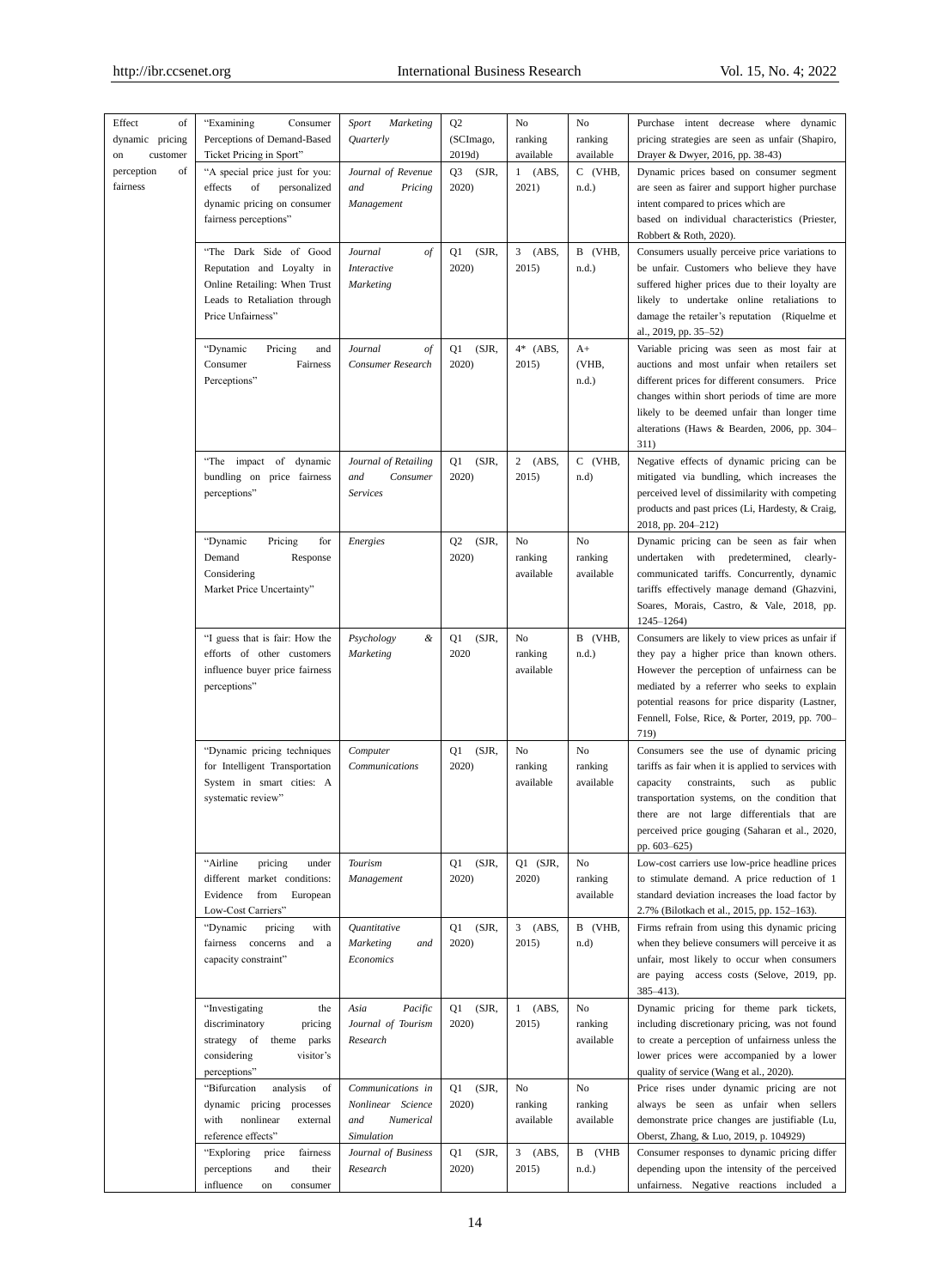|                                                                                          | behavior"                                                                                                                                    |                                                                            |                                  |                                  |                             | reduced intention to purchase, complaints,<br>negative feedback, and other courses of action<br>that could be harmful to the brand. Personal<br>income/utility can moderate or exacerbate the<br>intensity of consumer feelings (Malc, Mumel,<br>& Pisnik, 2016, pp. 3693-3697)                                                                                                                                |
|------------------------------------------------------------------------------------------|----------------------------------------------------------------------------------------------------------------------------------------------|----------------------------------------------------------------------------|----------------------------------|----------------------------------|-----------------------------|----------------------------------------------------------------------------------------------------------------------------------------------------------------------------------------------------------------------------------------------------------------------------------------------------------------------------------------------------------------------------------------------------------------|
|                                                                                          | "Mapping the Ethicality of<br>Algorithmic<br>Pricing:<br>А<br>Review of Dynamic<br>and<br>Personalized Pricing"                              | Journal of Business<br>Ethics                                              | Q1<br>(SJR,<br>2020)             | $\mathbf{3}$<br>(ABS,<br>2021)   | No<br>ranking<br>available. | This study offers a literature review about the<br>ethical challenges of algorithmic pricing to<br>identify morally ambivalent topics, which need<br>further research (Seele et al., 2021).                                                                                                                                                                                                                    |
|                                                                                          | "An analysis of asymmetry in<br>dynamic pricing of hospitality<br>industry"                                                                  | <b>International</b><br>Journal<br>of<br>Hospitality<br>Management         | Q1<br>(SJR,<br>2020)             | (ABS,<br>3<br>2015)              | No<br>ranking<br>available. | In some sectors there is an expectation of<br>dynamic pricing, e.g. hospitality, where<br>dynamic pricing does not lead to negative<br>effects. Asymmetric information for suppliers<br>and consumer is a significant influence (Mitra,<br>2020).                                                                                                                                                              |
| Personalized<br>dynamic pricing<br>(PDP)<br>and<br>channel<br>differentiated<br>pricing. | "Are airline passengers ready<br>personalized dynamic<br>for<br>pricing? A study of German<br>consumers"                                     | Journal of Revenue<br>and<br>Pricing<br>Management                         | Q <sub>3</sub><br>(SJR,<br>2020) | (ABS,<br>1<br>2021)              | C (VHB,<br>$n.d.$ )         | PDP has been facilitated by advances in<br>predictive technology and is reliant on a firm<br>having sufficient information about consumers<br>to assess their willingness to pay. It has the<br>potential to undermine long-term loyalty. It is<br>used in the airline industry (Krämer et al.,<br>2018, pp. 115-120).                                                                                         |
|                                                                                          | "Priced just for me: The role<br>of interpersonal attachment<br>style on consumer responses<br>to customized pricing"                        | Journal<br>of<br>Consumer Behavior                                         | (SJR,<br>Q <sub>2</sub><br>2020) | Ranking<br>not<br>available      | C (VHB,<br>$n.d.$ )         | Customised pricing strategies in the presence of<br>an interpersonal attachment lead to consumers<br>expecting a discount. Consumers will be<br>unhappy if pay the shelf price. Therefore,<br>attachment orientations impact upon consumer<br>perceptions of PDP (David et al., 2017, pp. 26–<br>37)                                                                                                           |
|                                                                                          | "A Data-Driven Approach to<br>Personalized Bundle Pricing<br>and Recommendation"                                                             | Manufacturing and<br>Service Operations<br>Management                      | (SJR,<br>Q1<br>2020)             | 3<br>(ABS,<br>2015)              | Ranking<br>not<br>available | The use of PDP in conjunction with the<br>creation<br>of<br>bundles<br>personalized<br>of<br>goods/services<br>suggested<br>by<br>automated<br>algorithms may increase the consumers'<br>perceptions of value and lead to a growth in<br>revenue, particularly with high end consumers<br>where there is a low level of sensitivity to price.<br>(Ettl, Harsha, Papush, & Perakis, 2019, pp.<br>$429 - 643$ ). |
|                                                                                          | Dual-Channel<br>"Optimal<br>Dynamic<br>Pricing<br>of<br>Perishable<br>under<br>Items<br>Different<br>Attenuation<br>Coefficients of Demands" | Journal of Systems<br><b>Science</b><br>and<br>Systems<br>Engineering      | (SJR,<br>Q2<br>2020)             | No<br>ranking<br>available.      | No<br>ranking<br>available. | Perishable products with a limited shelf life<br>CAN be set at different prices based on the<br>channel of distribution, with each being put in<br>place to optimise demand. However, not all<br>products will support sufficient<br>price<br>differences to remain viable across different<br>channels (Lou et al., 2020).                                                                                    |
| Dynamic pricing<br>reference<br>and<br>prices                                            | "The exploration of hotel<br>reference<br>prices<br>under<br>dynamic pricing scenarios and<br>different<br>forms<br>of<br>competition"       | <b>International</b><br>Journal<br>$\sigma f$<br>Hospitality<br>Management | (SJR,<br>Q1<br>2020)             | $3$ (ABS,<br>2015)               | No<br>ranking<br>available  | Reference prices for consumers will decrease as<br>the suppliers reduce prices<br>(Viglia et al., 2016, pp. 46–55).                                                                                                                                                                                                                                                                                            |
|                                                                                          | "Dynamic<br>pricing in the<br>presence of reference price<br>effect and consumer strategic<br>behavior"                                      | <b>International</b><br>Journal<br>of<br>Production<br>Research            | (SJR,<br>Q1<br>2020)             | 3 <sup>7</sup><br>(ABS,<br>2015) | B (VHB,<br>$n.d.$ )         | Retailers under a centralised system of price<br>mark-ups/mark-downs found consumers were<br>more likely to adopt strategic behavior as the<br>mark-down strategies created a lower referent<br>pricing point. The shift to a lower referent<br>pricing point was absent on retailers without<br>centralised pricing policies (Chen et al., 2020,<br>pp. 546-561).                                             |
|                                                                                          | "The effects of relative and<br>referent thinking on tourism<br>product design"                                                              | Tourism<br>Management                                                      | Q1<br>(SJR,<br>2020)             | 4<br>(ABS,<br>2015)              | No<br>ranking<br>available  | Under normal conditions, when bidding on<br>goods with prices below a reference point,<br>consumers prioritise satisfying personal needs<br>rather than achieving value. Reference prices<br>increased when in the presence of nonmonetary<br>sales promotions, higher initial prices, and<br>terms indicating higher quality<br>(Yu et al., 2019, pp. 157-171).                                               |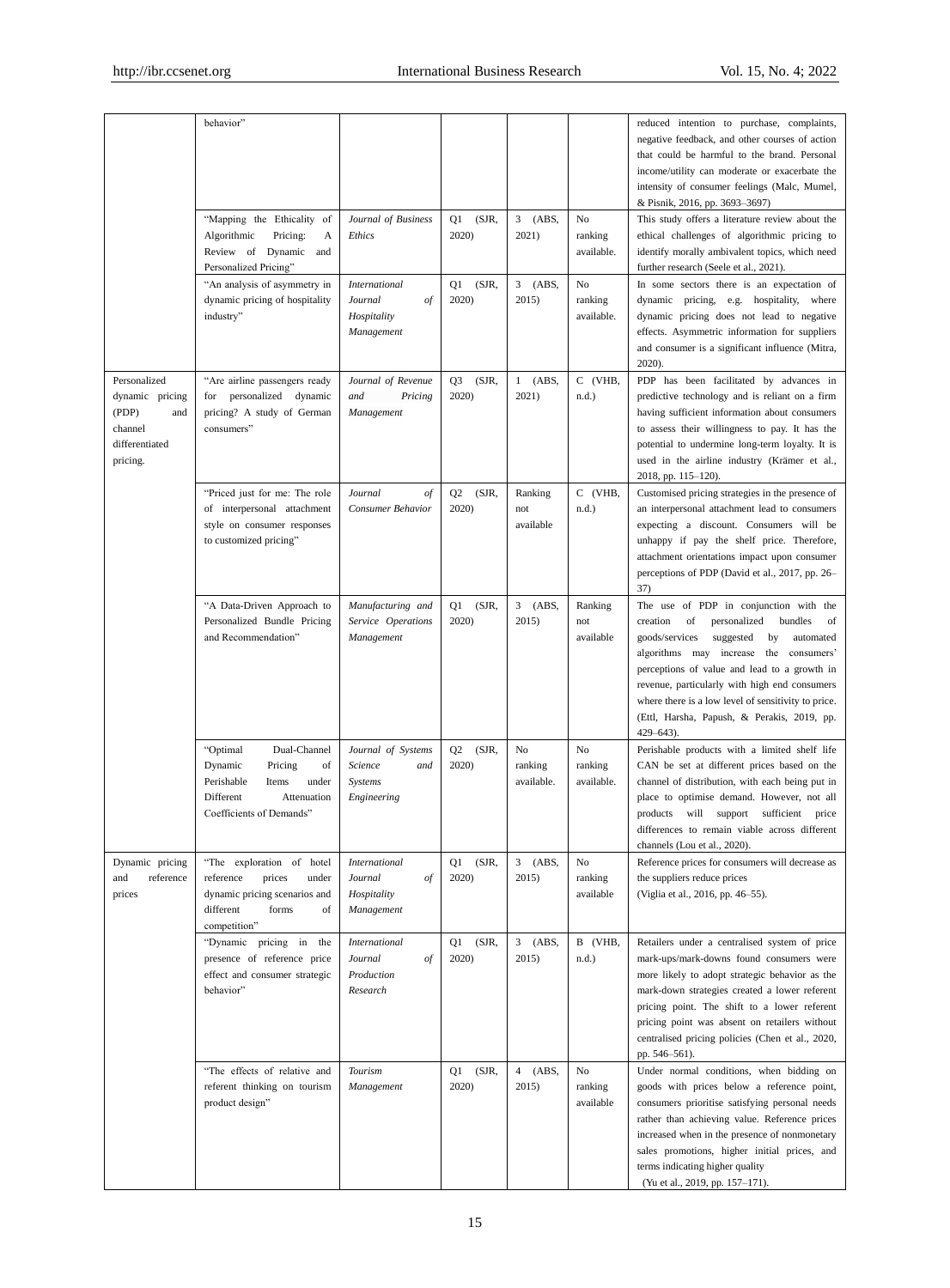|                                                                                            | "The influence of reference<br>effect on pricing strategies in<br>revenue<br>management<br>settings"                                                                               | <i>International</i><br><b>Transactions</b><br>in<br>Operational<br>Research       | (SJR,<br>Q1<br>2020)    | $1$ (ABS,<br>2015)               | No<br>ranking<br>available  | Dynamic pricing impacts upon the consumers'<br>perception of value based on their recall of past<br>referent prices. However, the use of<br>dynamic/variable pricing strategies impacts<br>upon the referent pricing points and therefore<br>impact upon later consumer sales (Yang et al.,<br>2017, pp. 907–924).               |
|--------------------------------------------------------------------------------------------|------------------------------------------------------------------------------------------------------------------------------------------------------------------------------------|------------------------------------------------------------------------------------|-------------------------|----------------------------------|-----------------------------|----------------------------------------------------------------------------------------------------------------------------------------------------------------------------------------------------------------------------------------------------------------------------------------------------------------------------------|
|                                                                                            | "Optimal dynamic pricing for<br>items<br>deteriorating<br>with<br>reference price effects when<br>inventories stimulate demand"                                                    | Journal<br>European<br>of<br>Operational<br>Research                               | (SJR,<br>Q1<br>2020)    | $4$ (ABS,<br>2015)               | A (VHB,<br>$n.d.$ )         | Reference prices are often set by the existing<br>price when goods are sold using displayed<br>stock. When the prices change, consumers can<br>be classified as loss neutral, loss avert, or loss<br>seeking, with decisions based on the recall of<br>past prices (Hsieh & Dye, 2017, pp. 136-150).                             |
|                                                                                            | "Dynamic pricing decisions<br>by potential tourists under<br>uncertainty: The effects of<br>tourism advertising"                                                                   | Tourism Economics                                                                  | (SJR,<br>Q1<br>2020)    | $2$ (ABS,<br>2015)               | No<br>ranking<br>available  | Reference prices are influenced by consumer<br>status as a risk taker or a risk avoider. The risk<br>avoiders do not alter their reference price by the<br>same amount as risk takers. Perceptions of risk<br>may be influenced by marketing (Song & Jiang,<br>2018, pp. 213-234)                                                |
| Consumers<br>benefiting from<br>dynamic pricing                                            | "A simulation of the impacts<br>of dynamic price management<br>for perishable foods<br>on<br>retailer performance in the<br>presence<br>of<br>need-driven<br>purchasing consumers" | Journal<br>of<br>the<br>Operational<br>Research Society                            | (SJR,<br>Q1<br>2020)    | $3$ (ABS,<br>2015)               | B (VHB,<br>$n.d.$ )         | When consumers know retailers will reduce<br>prices on perishable goods, those seeking lower<br>prices will wait until the goods are within the<br>known discount period. Retailers may increase<br>revenues by adopting a more graduated<br>discounts (Chung & Li, 2013, pp. 1177–1188).                                        |
|                                                                                            | "Pricing strategies on Airbnb:<br>Are multi-unit hosts revenue<br>pros?"                                                                                                           | <b>International</b><br>Journal<br>of<br>Hospitality<br>Management                 | (SJR,<br>Q1<br>2020)    | $3$ (ABS,<br>2015)               | No<br>ranking<br>available  | Hotels/suppliers using dynamic pricing, with<br>prices below the category average gained the<br>greatest increase in sales and enhanced overall<br>revenue<br>generation<br>while<br>concurrently<br>benefiting consumers (Kwok & Xie, 2019, pp.<br>$252 - 259$ ).                                                               |
|                                                                                            | "EasyJet pricing strategy:<br>should low-fare airlines over<br>last-minute deals?"                                                                                                 | Quantitative<br>Marketing<br>and<br>Economics                                      | (SJR,<br>Q1<br>2020)    | $3$ (ABS,<br>2015)               | B (VHB,<br>$n.d.$ )         | Low-cost airlines benefit from offering lower<br>prices when tickets initially go on sale.<br>Consumers expect this pricing model and are<br>more likely to buy tickets early when believing<br>that no last-minute special offers will be<br>available (Koenigsberg et al., 2004, pp. 279-<br>297).                             |
|                                                                                            | "Dynamic Pricing in Social<br>Networks:<br>The<br>Word-of-Mouth Effect"                                                                                                            | Management<br>Science                                                              | (SJR,<br>Q1<br>2020)    | $4*$ (ABS,<br>2015)              | $A+$<br>(VHB,<br>$n.d.$ )   | Sellers can use dynamic prices when<br>establishing demand within the market. New<br>app developers have given away their apps in<br>order to establish a reputation and support<br>word-of-mouth marketing with a view to<br>increasing prices at a later date (Ajorlou,<br>Jadbabaie, & Kakhbod, 2018, pp. 495-981)            |
|                                                                                            | "Dynamic<br>pricing<br>of<br>products<br>with<br>electronic<br>consumer reviews"                                                                                                   | Omega                                                                              | (SJR,<br>Q1<br>2020)    | No<br>ranking<br>available       | No<br>ranking<br>available  | Dynamic pricing on new products can benefit<br>consumers who gain good quality products at<br>below market priced as firms seek to increase<br>their market penetration and overcome the<br>'cold start' problem while concurrently<br>developing a reputation that will justify higher<br>prices (He & Chen, 2018, pp. 123-134) |
|                                                                                            | "Price-setting models for the<br>innovative business school"                                                                                                                       | Routledge,<br>Taylor<br>& Francis                                                  | No ranking<br>available | No<br>ranking<br>available       | No<br>ranking<br>available  | Personal dynamic pricing can significantly<br>reduce the total tuition fees of students in<br>higher education (Halkias, Neubert, Thurman,<br>Adendorff, & Abadir, 2020, p. 24-34).                                                                                                                                              |
| The impact<br>of<br>asymmetry<br>of<br>information<br>and/or<br>power<br>within<br>dynamic | "Use of dynamic pricing<br>strategies by Airbnb hosts"                                                                                                                             | <b>International</b><br>Journal<br>of<br>Contemporary<br>Hospitality<br>Management | (SJR,<br>Q1<br>2020)    | $3$ (ABS,<br>2015)               | No<br>ranking<br>available  | Hoteliers suffer a lack of knowledge regarding<br>optimal uses of dynamic pricing to attract<br>consumers and maximise revenues (Gibbs,<br>Guttentag, Gretzel, Yao, & Morton, 2018, pp.<br>$2 - 20$ ).                                                                                                                           |
| pricing                                                                                    | "Advance Purchase Discounts<br>Versus Clearance Sales"                                                                                                                             | Economic Journal                                                                   | Q1<br>(SJR,<br>2020)    | $\overline{4}$<br>(ABS,<br>2015) | No<br>ranking<br>available. | Monopolists working in an uncertain market is<br>likely to maximise revenues if they use both<br>advanced price discounting to attract early<br>commitment and cut prices for late buyers<br>(M öller & Watanabe, 2010, pp. 1125-1148).                                                                                          |
|                                                                                            | "Dynamic<br>exploits:                                                                                                                                                              | New<br>Technology,                                                                 | (SJR,<br>Q1             | $\mathfrak{Z}$<br>(ABS,          | No                          | On-demand firms can use their advantage of                                                                                                                                                                                                                                                                                       |